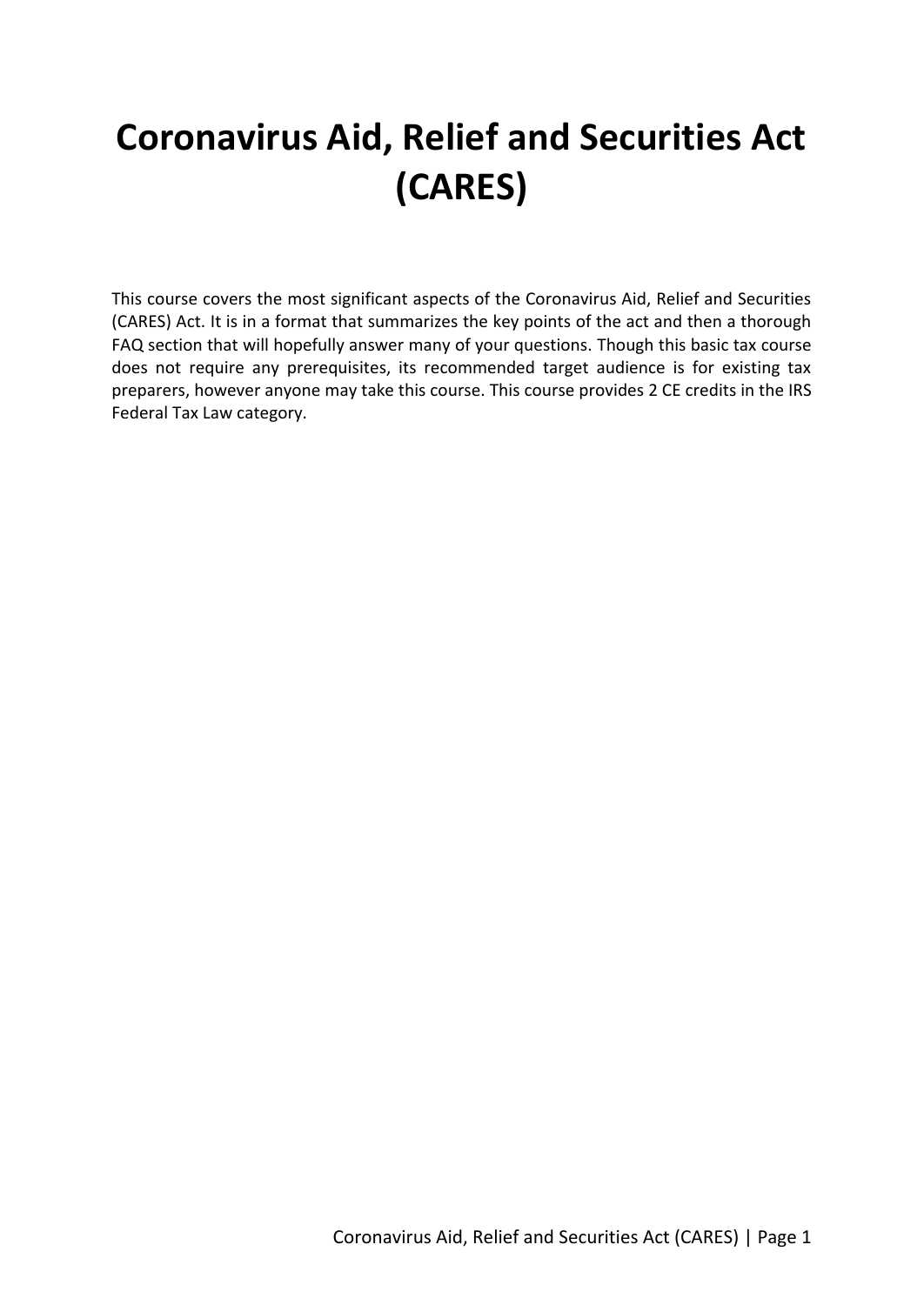# **TABLE OF CONTENTS**

| SUPPORTING AMERICA'S HEALTH CARE SYSTEM IN THE FIGHT AGAINST THE CORONAVIRUS |
|------------------------------------------------------------------------------|
| ECONOMIC STABILIZATION AND ASSISTANCE TO SEVERELY DISTRESSED SECTORS OF THE  |
|                                                                              |
|                                                                              |
|                                                                              |
|                                                                              |
|                                                                              |

# **NOTICE**

This course is sold with the understanding that the publisher is not engaged in rendering legal, accounting, or other professional advice and assumes no liability whatsoever in connection with its use. Since laws are constantly changing, and are subject to differing interpretations, we urge you to do additional research and consult appropriate experts before relying on the information contained in this course to render professional advice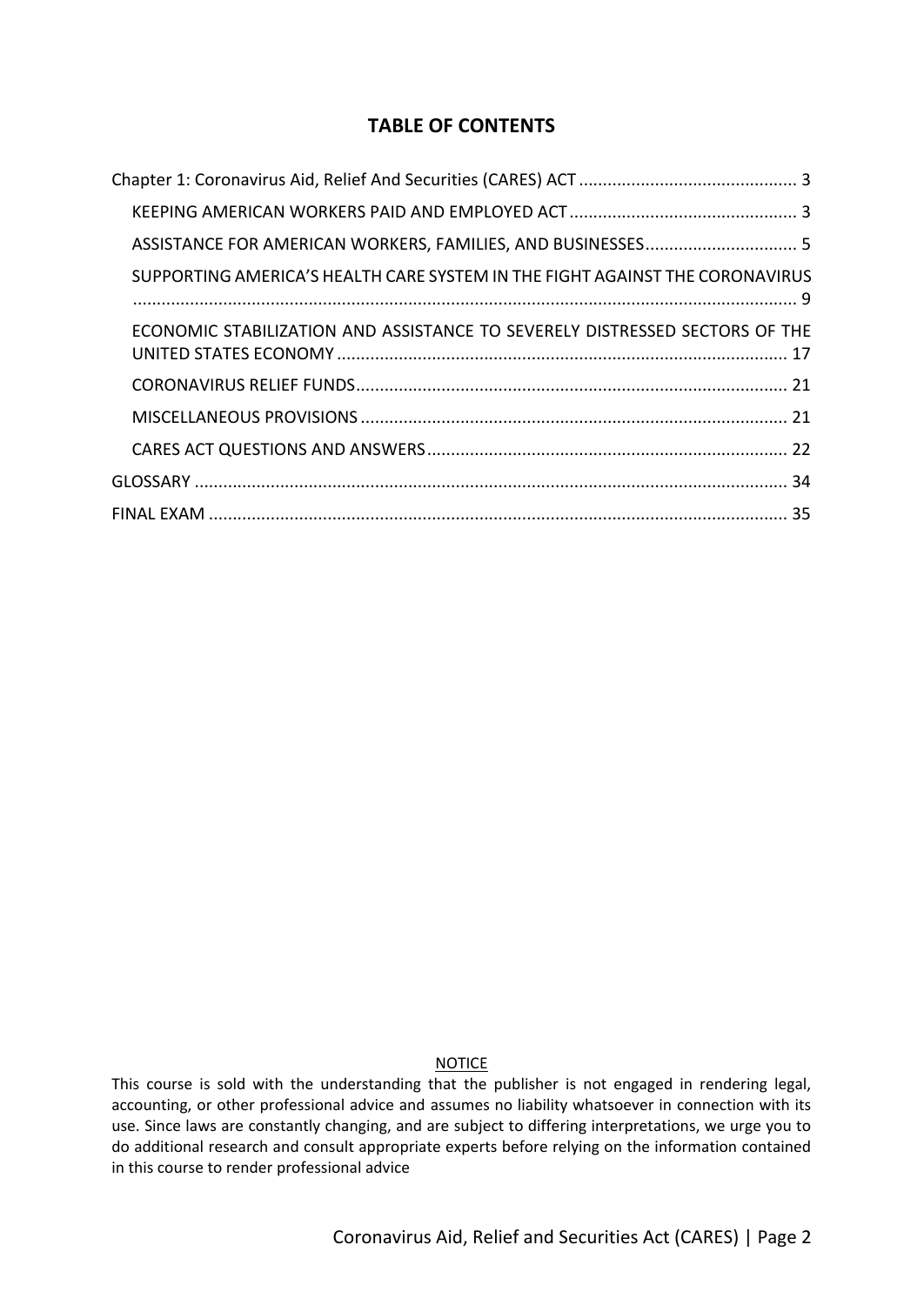# <span id="page-2-0"></span>Chapter 1: Coronavirus Aid, Relief And Securities (CARES) ACT

#### **Chapter Objective**

After completing this chapter, you should be able to:

• Identify relevant aspects of the CARES Act.

#### **CARES Act Summary**

This summary is much lengthier than the summary for the FFCRA because the CARES Act is a much more detailed bill (880 pages in length).

# <span id="page-2-1"></span>KEEPING AMERICAN WORKERS PAID AND EMPLOYED ACT

#### **Paycheck Protection Program (PPP)**

- The program is open until June 30, 2020, however you are encouraged to apply as quickly as possible because there is a funding cap and lenders need time to process the loan.
- All existing SBA-certified lenders will be given delegated authority to process PPP loans.
- All federally insured depository institutions, federally insured credit unions, and farm credit institutions are eligible to participate in this program.
- The Paycheck Protection Loan Program, with a price tag of \$349 billion, covers the period February 15, 2020 through June 30, 2020 and greatly expands SBA loan eligibility. The loan program will allow businesses suffering due to the coronavirus outbreak to borrow money for a variety of qualified costs related to employee compensation and benefits, including (i) payroll costs, (ii) continuation of health care benefits, (iii) employee compensation (of those making less than \$100K), (iv) mortgage interest obligation, (v) rent, (vi) utilities and (vii) interest on debt incurred before the covered period.
- The legislation greatly expands the number of businesses that are eligible for SBA loans and raises the maximum amount for such a loan by 2.5 x the average total monthly payroll costs, or up to \$10 million. The interest rate may not exceed 4%.
- Companies that employ more than 500 employees are not eligible.
- Waives the credit available elsewhere and person guaranty requirements.
- Provides additional relief for businesses in the accommodation and food services industries, certain franchise business and small businesses that receive financing through the Small Business Investment Company Act.
- For eligibility purposes, requires lenders to, instead of determining repayment ability, which is not possible during the crisis, to determine whether a business was operation on February 15, 2020, and had employees for whom it paid salaries and payroll taxes, or a paid independent contractor.

#### **Entrepreneurial Development**

• Provides funding to educate small businesses and their employees regarding (i) Federal resources available during this time, (ii) Hazards of COVID-19 and (iii) best practices around teleworking to prevent the spread of COVID-19.

#### **State Trade Expansion Program**

• Allows for federal grant funds appropriated to support the State Trade Expansion Program (STEP) in FY 2018 and FY 2019 to remain available for use through FY 2021.

#### **Waiver of Matching Funds Requirement under the Women's Business Center Program**

• Eliminates the non-federal match requirement for Women's Business Centers for a period of three months.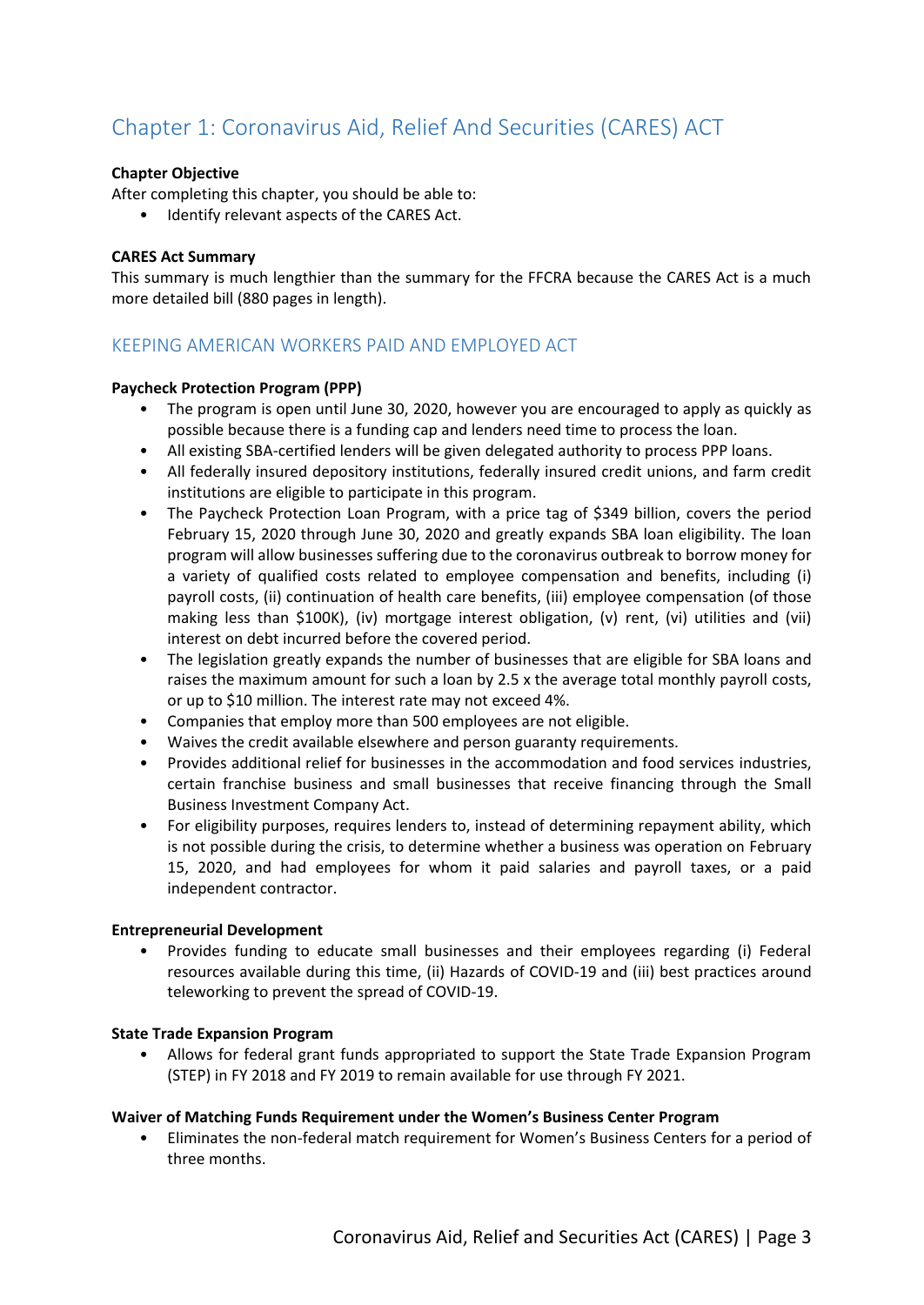#### **Loan Forgiveness**

- Establishes that the borrower shall be eligible for loan forgiveness equal to the amount spent by the borrower during an 8-week period after the origination date on (i) rent, (ii) payroll costs for employees making less than \$100K, (iii) interest on a mortgage, and (iv) utility payments. The amount forgiven may not exceed the principal of the loan.
- Incentivizes companies to retain employees by reducing the amount forgiven proportionally by any reduction in employees retained compared to the prior year.
- To encourage employers to rehire any employees who have already been laid off due to the COVID-19 crisis, borrowers that re-hire workers previously laid off will not be penalized for having a reduced payroll at the beginning of the period.
- Loan payments will be deferred for 6 months.

#### **Minority Business Development Agency**

• Empowers the Department of Commerce, through the Minority Business Development Agency, to provide grants to minority business centers and minority chambers of commerce to provide education, training and advising related to accessing federal resources.

#### **United States Treasury Program Management Authority**

• The Department of the Treasury, consulting with the Small Business Administration and the Chairman of the Farm Credit Administration shall establish criteria to allow other lenders to participate in the Paycheck Protection Program, so long as such participation does not threaten the safety and soundness of the lender, as determined in consultation with the relevant federal banking agencies.

#### **Emergency Economic Injury Disaster Loans ("EIDLs")**

- For the period between January 31, 2020 and December 31, 2020 (the "covered period") EIDL eligibility is expanded to individuals operating sole proprietorships, independent contractors, cooperatives, non-profits and ESOPs with not more than 500 employees.
- Furthermore, EIDLs may be approved by the Small Business Administration solely on the bases of an applicant's credit score or by use of alternative methods to gauge the applicant's ability to repay. Additionally, applicants may request an advance of up to \$10,000 within three days after the Administrator receives the application, subject to verification that the entity is eligible under this program. The advance may be used for any allowable purposes under §7(b)(2) of the Small Business Act and is not subject to repayment, even if the loan request is ultimately denied.
- Establishes that an emergency involving Federal primary responsibility determined to exist by the President under Section 501(b) of the Stafford Disaster Relief and Emergency Assistance Act qualifies as a new trigger for EIDLs.

#### **Subsidy for Certain Loan Payments**

- For loans under §7(a) of the Small Business Act, Title V of the Small Business Investment Act, and for loans made by an intermediary using §7(m) loans or grants, the Administrator shall pay the principal, interest, and fees owed for loans in regular servicing status for any such loans, whether on deferment or not, that were made before the enactment of the Act for the following 6-month period, and for any such loans that were made between the date of enactment of the Act and six months from such date.
- This authority to pay shall extend to loans resold on the secondary market. The payments shall be made not later than 30 days from when the first payment is due and shall be applied such that the borrower is relieved of any obligation to pay that amount. The Administrator shall coordinate with relevant banking agencies to request that lenders not be required to increase reserves because of these payments.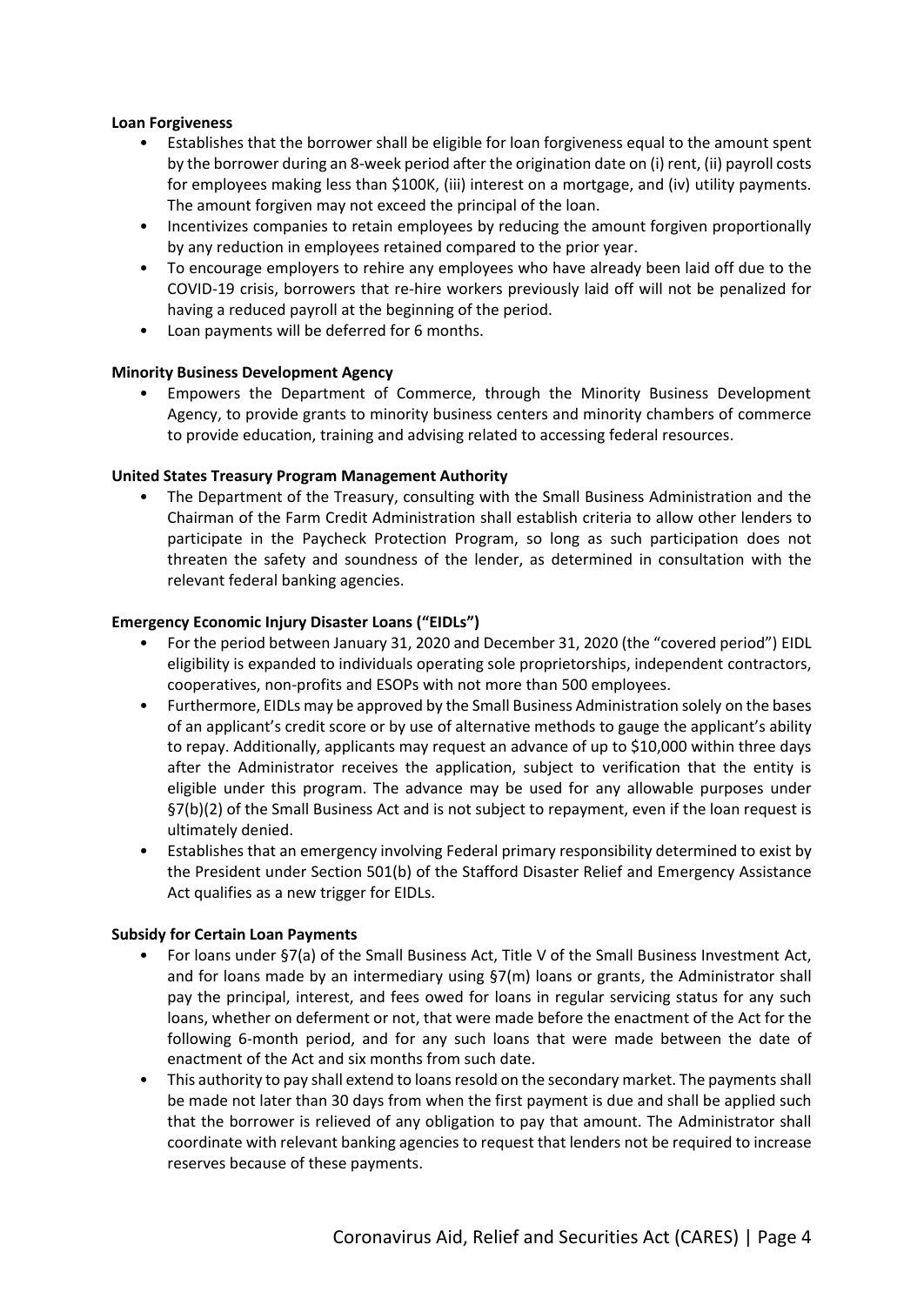• The Administrator will waive limits on the maximum loan maturities for loans given deferral and extended maturity during the year following enactment. The Administrator will extend lender site visit requirement timelines as necessary because of COVID-19, to within 60 days of a non-default adverse event, and 90 days of a default. \$17 billion is appropriated for the foregoing.

#### **Bankruptcy**

- Section 1182(1) of Title 11 is amended to define "debtor" as persons engaged in commercial or business activities and their affiliates (excluding persons who primarily own single asset real estate) that have aggregate, noncontingent, liquidated secured and unsecured debts (at the date of petition filing or the order for relief) of \$7,500,000 or less (excluding debts owed to affiliates or insiders), half or more of which arose from those activities.
- Exempt from this new definition are any members of a group of affiliated debtors that has aggregate, noncontingent, liquidated secured and unsecured debts over \$7,500,000 (excluding debt owed to affiliates or insiders); corporations subject to 1934 Act reporting requirements; and affiliates of an issuer under the 1934 Act.
- National Emergency Act payments for COVID-19 by the President are exempted from "current monthly income" and "disposable income" when determining the power of courts to approve debtor plans rejected by trustees or claim holders.
- Debtors that have experienced material financial hardship due to COVID-19 can modify a plan confirmed prior to this Act's enactment date if approved after notice and hearing, but only if that plan doesn't provide payments more than seven years after the first payment was due under the original plan, and follows requirements of 1322(a)-(c) and 1325(a). This modification terminates one year after the enactment of this Act.

# <span id="page-4-0"></span>ASSISTANCE FOR AMERICAN WORKERS, FAMILIES, AND BUSINESSES

#### **Unemployment Insurance Provisions**

- **Eligibility**
	- $\circ$  The law expands the scope of individuals who are eligible for unemployment benefits, including those who are furloughed or out of work as a direct result of COVID-19, selfemployed or gig workers, and those who have exhausted existing state and federal unemployment benefit provisions.
	- $\circ$  The only individuals expressly excluded from coverage are those who have the ability to telework with pay and those who are receiving paid sick leave or other paid benefits (even if they otherwise satisfy the criteria for unemployment under the new law).
- **Administration of Benefit**
	- $\circ$  The benefits are administered by each state and upon the state's written agreement with the Secretary of Labor to provide the specific benefits. States that enter into such an agreement with the Secretary of Labor will be reimbursed in whole or in part for the cost of the benefits plus administrative expenses.

#### • **Types of Benefits Provide**

- $\circ$  The law provides an increase of \$600 per week in the amounts customarily available for unemployment under state law. This increase applies for unemployment payments made from the date of the law's enactment through July 31, 2020 (approximately four months).
- o States can agree to provide pandemic emergency unemployment compensation to individuals who have either exhausted all of the benefits available to them under existing state and federal law or who are not otherwise eligible for benefits under existing state and federal law. Individuals must be able and available to work and actively seeking work, unless they are unable to do so as a result of COVID-19 illness, quarantine, or movement restriction.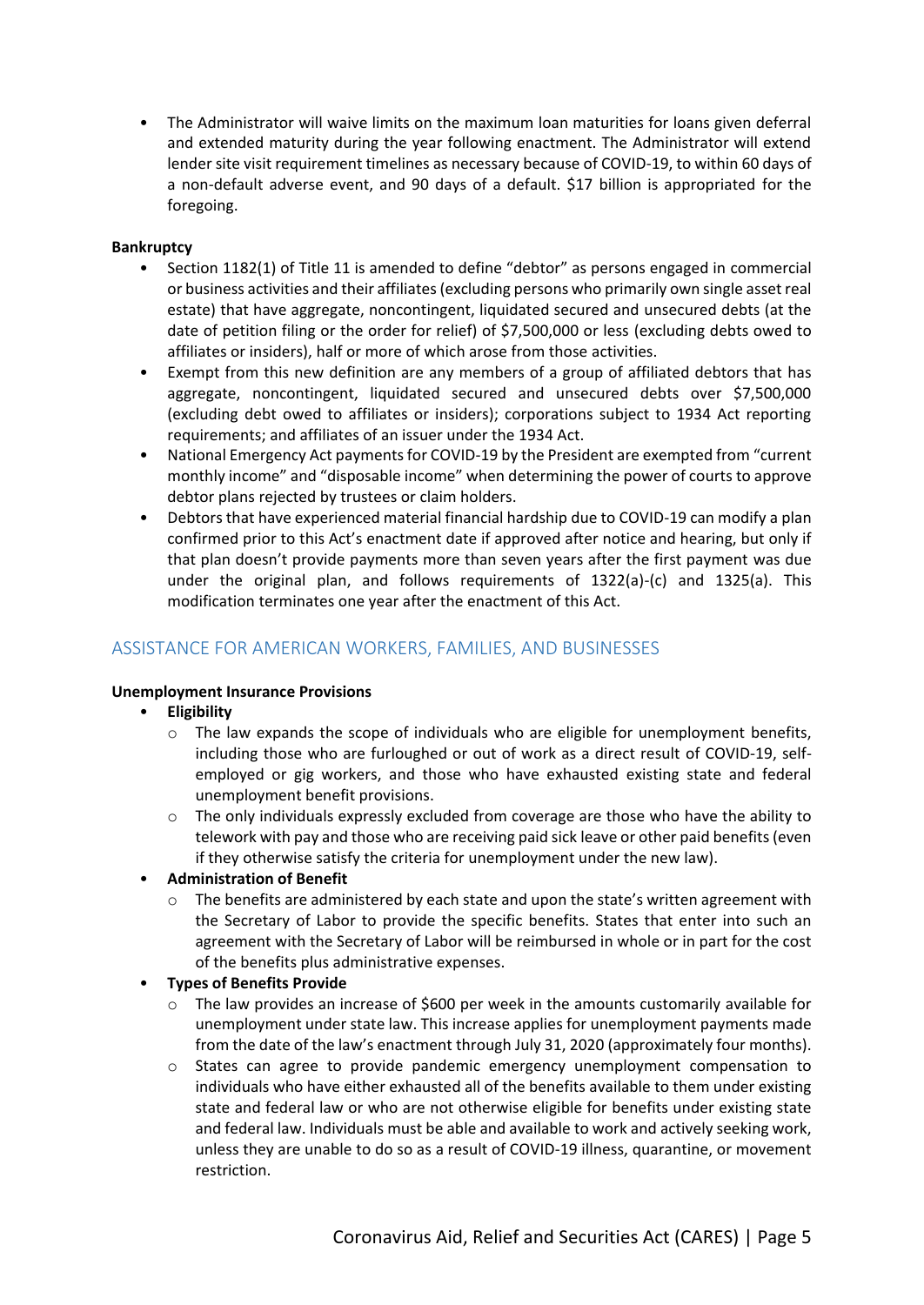- o States can agree to waive the waiting period for receipt of benefits so that individuals do not experience gaps in income.
- $\circ$  The federal government will temporarily fund short-time compensation under existing state plans. States that do not yet have short-time compensation plans in place may agree to implement a plan, provided that employers who enter into short-time compensation plans must be required to pay to the state half of the short-time compensation paid under the plan.

# • **Time Periods for Expanded Benefits**

- $\circ$  The law provides unemployment benefit assistance to covered individuals who are not otherwise entitled to benefits under existing state or federal law for weeks of unemployment, partial unemployment, or inability to work caused by COVID-19 during the period January 27, 2020 through December 31, 2020. This includes any waiting periods for benefits under applicable state law.
- o The total benefit may not extend beyond 39 weeks (including any unemployment benefits or extended benefits received under existing state or federal law), unless, after the law is enacted, the duration of extended benefits is extended, in which case the total benefit may extend beyond 39 weeks by that same additional period of extended benefits.
- $\circ$  The \$600 weekly benefit increase will be applicable to weekly payments made through the end of July 2020.

#### • **Protections Against Fraud and Overpayment**

 $\circ$  Any fraudulent intent or misrepresentations to obtain payments to which an individual is not entitled will result in ineligibility for any other unemployment compensation benefits under the new law as well as criminal prosecution. Overpayments may be clawed back by the state agencies.

#### • **Social Security Treatment**

 $\circ$  The additional unemployment compensation provided is not considered "income" for purposes of Medicaid and CHIP.

# **Rebates and Other Individual Provisions**

- **Tax Credits**
	- $\circ$  Eligible individual taxpayers can benefit from a tax credit of \$1,200 for single filers and \$2,400 for those filing jointly. Additionally, eligible individual tax payers can receive a \$500 tax credit per qualifying child. However, the aforementioned tax credits will be "phasedout" by 5% of every dollar the taxpayer's adjusted gross income exceeds: (i) \$150,000 for joint-filers, (ii) \$112,500 for heads of household, and (iii) \$75,000 for all other types of filers.
	- o This means, for example, the tax credit will phase out entirely at \$198,000 for joint-filers with no children.
- **"Coronavirus-Related Distribution"**
	- $\circ$  A coronavirus-related distribution, as defined under the CARES Act, is any distribution from an eligible retirement plan made: (i) on or after January 1, 2020 and before December 31, 2020, (ii) to any individual who is diagnosed with COVID-19, whose spouse or dependent is diagnosed with COVID-19, or who experiences adverse financial consequences as a result of being quarantined, furloughed, laid off, had hours cut, or other factors as determined by the Secretary of the Treasury during the COVID-19 pandemic.

#### • **Tax Treatment of Coronavirus-Related Distributions**

 $\circ$  Individuals who elect to receive a "coronavirus-related distribution" will not be subject to the Internal Revenue Code's traditional 10% tax penalty for early withdrawals from eligible retirement accounts, for all distributions up to an aggregate amount of \$100,000.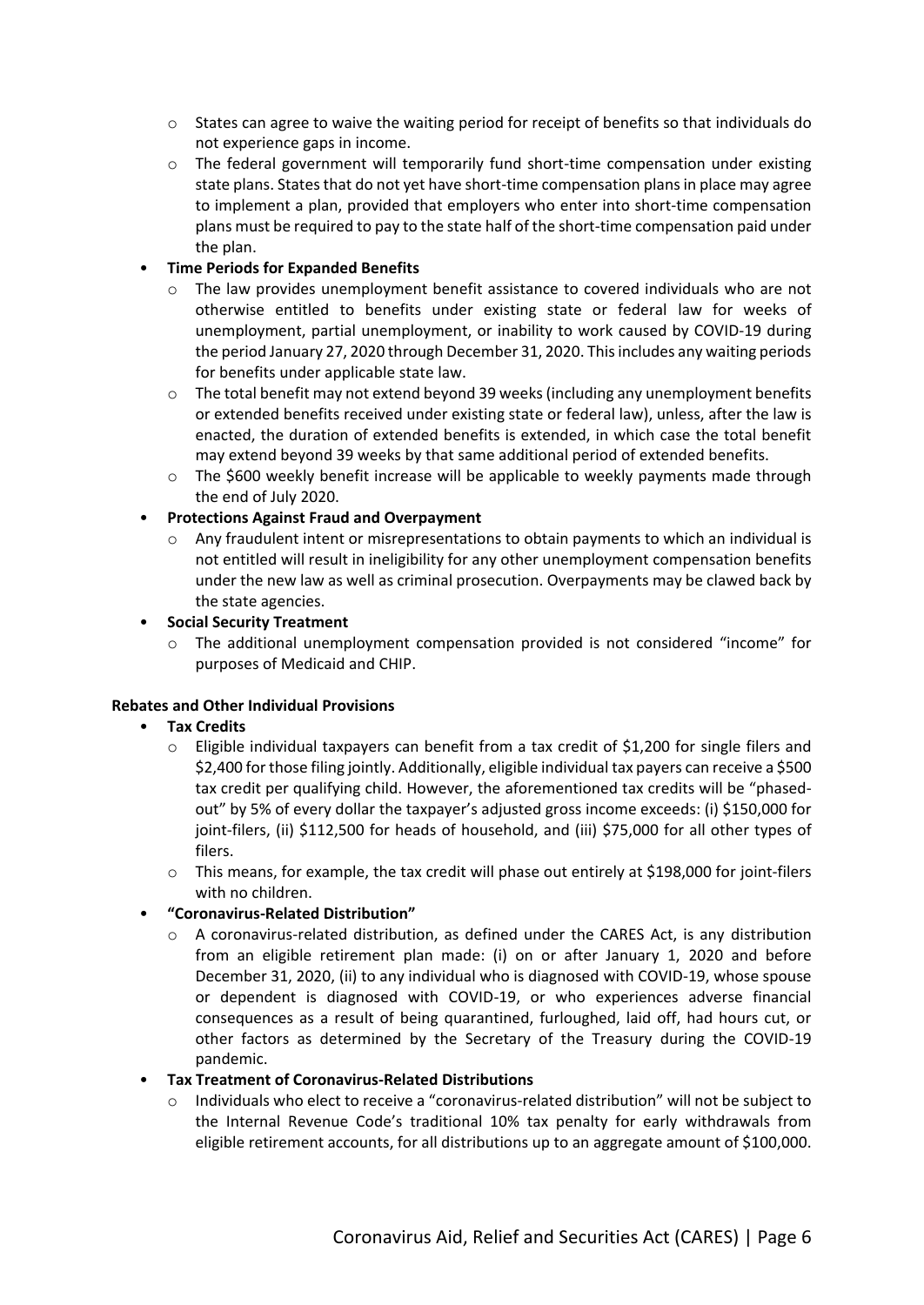- o Coronavirus-related distributions made from both traditional eligible employersponsored retirement plans and individual retirement accounts ("IRAs") may be excluded from gross income.
- **Repayments of Coronavirus-Related Distributions**
	- $\circ$  Coronavirus-related distributions may be repaid within the three (3) year period from when such coronavirus-related distribution was made. The aforementioned repayments of coronavirus-related distributions for most retirement plans, including IRAs, will be treated favorably as a transfer to the eligible retirement plan in a direct trustee to trustee transfer within 60 days of distribution.
- **Effects on the Limits on Loans from Qualified Employer Plans**
	- $\circ$  The limit on loans from any qualified employer plan made to qualified individuals will be increased from \$50,000 to \$100,000, and should the due date of any such loan occur between the date of enactment of the CARES Act and December 31, 2020, it will be delayed for one (1) year.
- **Effects on Minimum Distribution Threshold**
	- $\circ$  The CARES Act temporarily waives the minimum distribution requirements for all "eligible" deferred compensation plans." This includes: (i) certain contribution plans (e.g. an employer purchased annuity contract), (ii) deferred compensation plans that are maintained by an eligible employer, or (iii) IRAs. This applies for all distributions made on or after January 1, 2020.
	- $\circ$  However, if this section applies to any pension plan or contract amendments such pension plan or contract amendments will not fail to be treated as being operated in accordance with the terms of the plan to the extent solely because the plan operates in accordance with this section, so long as the amendment or contract in question has been in effect from its effective date until December 31, 2020.
	- o Any plan or contract amendments to which Section 2203 of the CARES Act (the section on temporary waiver of required minimum distribution rules) applies will not fail to meet the requirements of either the Internal Revenue Code or the Employee Retirement Income Security Act as a result of making such an amendment. However, this provision only applies to those amendments which are in effect during the period beginning on the effective date of the amendment until December 31, 2020.
- **Tax Treatment of Charitable Donation**
	- o The CARES Act allows taxpayers to take an above-the-line tax deduction for charitable contributions of up to \$300 for the tax year beginning in 2020.
	- $\circ$  Additionally, except for certain exclusions specified below, the percentage and excess carryover restrictions on charitable and other "qualified contributions" (e.g. a contribution to a corporation, trust, a state, or an organization of war veterans, etc.) are disregarded.
- **Exceptions to the CARES Act General Disregard of the Percentage and Excess Carryover Restrictions on Qualified Contributions**
	- o The CARES Act treats individuals and corporations differently regarding the aforementioned exceptions, and such different treatments are described below.
	- o Qualified contributions for individuals will be allowed as deductions should the combined contributions not exceed the excess of the taxpayer's adjusted gross income over the amount of the charitable contributions made by the individual that are covered by another part of the act (e.g. donations to a church, educational organization, private foundation, etc.). If these contributions exceed this excess, then they will be added to the qualified contribution excess, which is eligible to be treated as charitable deductions for up to the next five successive tax years.
	- $\circ$  Any qualified contributions made by corporations will be allowed as deductions only if these contributions do not exceed 25% of the taxable income of the corporation over the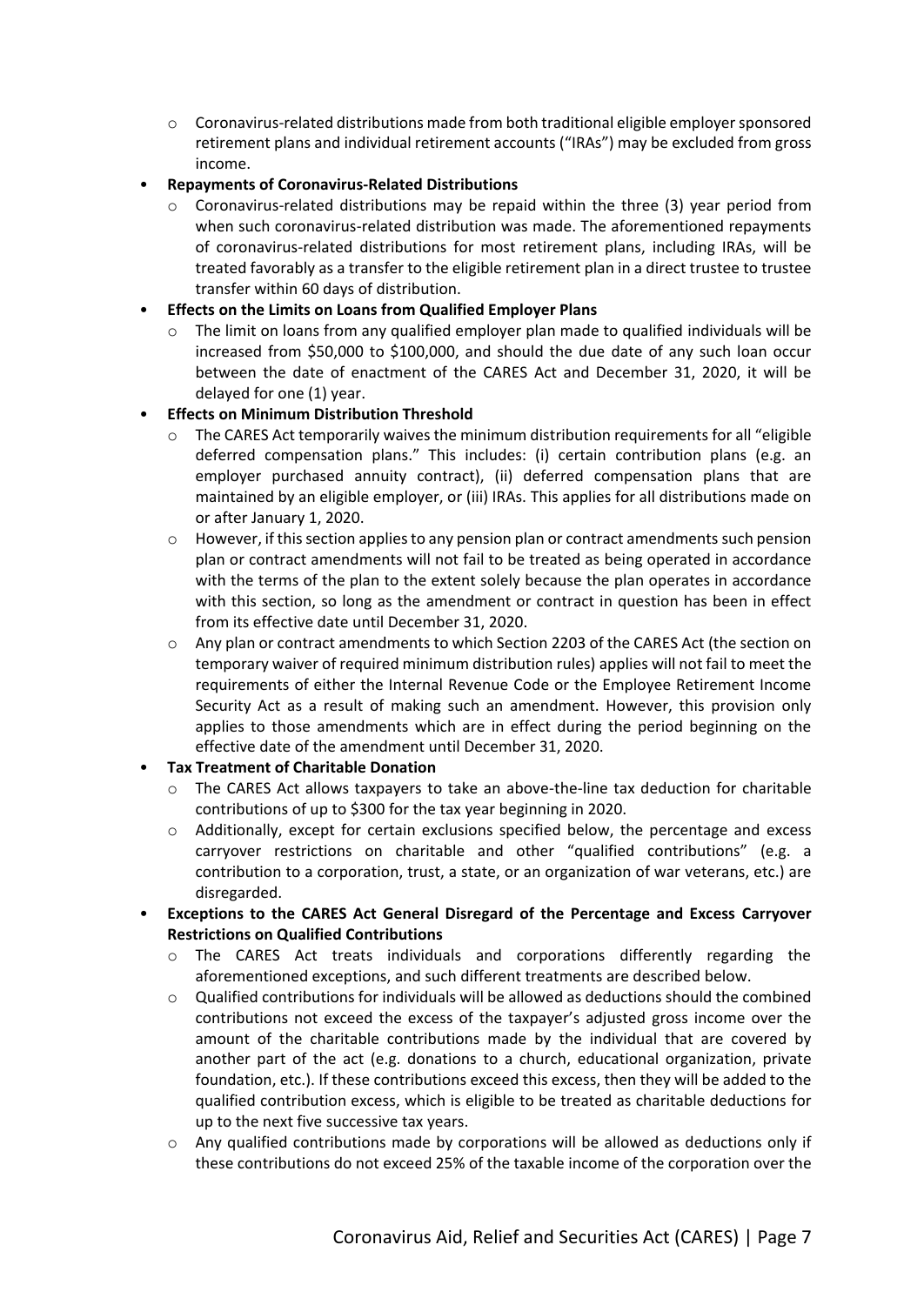amount of all other charitable contributions. To the extent a corporation exceeds this limit, it will carry over the excess which will be eligible to be applied as charitable contribution deductions for the subsequent five tax years. This is provided that the excess qualified contribution amounts in question meet certain other restrictions, specifically, they must not exceed the lesser of: (i) 10% of the corporation's taxable income or the total charitable deductions taken by the corporation during the taxable year over the sum of the contributions made in such year plus the aggregate of the excess contributions which were made in taxable years before the contribution year and which are deductible under this subparagraph for such succeeding taxable year; or (ii) in the case of the first succeeding taxable year, the amount of such excess contribution, and in the case of the second, third, fourth, or fifth succeeding taxable year, the portion of such excess contribution not deductible under this subparagraph for any taxable year intervening between the contribution year and such succeeding taxable year.

#### **Business Provisions**

- **Employee Retention Credit for Employer Subject to Closure Due to COVID-19**
	- o Eligible employers will receive a credit against applicable employment taxes for each calendar quarter in an amount equal to 50% of the qualified wages with respect to each employee. The amount of qualified wages taken into account for each eligible employer, however, will not exceed \$10,000 per calendar quarter and the credit will not exceed the applicable employment taxes owed for such calendar quarter.
	- $\circ$  An eligible employer is defined as any employer: (i) which was carrying on a trade or business during calendar year 2020, and (ii) the operation of their trade or business was fully or partially suspended due to governmental order as a result of COVID-19.
- **Delay of Payment of Employer Payroll Taxes**
	- $\circ$  The CARES Act will allow for most employers to defer paying their share of the social security tax from the time the CARES Act is signed into law through December 31, 2020. Half of this deferred amount would be due on December 31, 2021 and the other half by December 31, 2022.
- **Modifications for Net Operating Losses ("NOL")**
	- $\circ$  There will be a temporary repeal of taxable income limitation including (i) in the case of a taxable year beginning before January 1, 2021, the aggregate of the NOL carryovers to such year, plus the NOL carrybacks to such year, and (ii) in the case of a taxable year beginning after December 31, 2020, the sum of the aggregate amount of NOLs arising in taxable years beginning before January 1, 2018 and the lesser of the aggregate amount of net operating losses arising in taxable years beginning after December 31, 2017 or 80% of the excess of taxable income.
	- o With special rules applicable to REITs, there will be special rules for losses arising in 2018, 2019 and 2020 including such loss being a NOL carryback to each of the 5 taxable years preceding the taxable year of such loss.
- **Modification of Limitation on Losses for Taxpayers Other Than Corporations**
	- o For any taxpayer other than a corporation:
		- a. For any taxable year beginning after December 31, 2020 and before January 1, 2026, any excess business loss of the taxpayer for the taxable year will not be allowed.
		- b. For a taxable year beginning after December 31, 2017 and before January 1, 2026, subsection (j) (relating to a limitation on excess farm losses of certain taxpayers) would not apply; and
	- o In regard to treatment of Capital Gains and Losses:
		- a. Deductions for losses from sales or exchanges of capital assets will not be taken into account.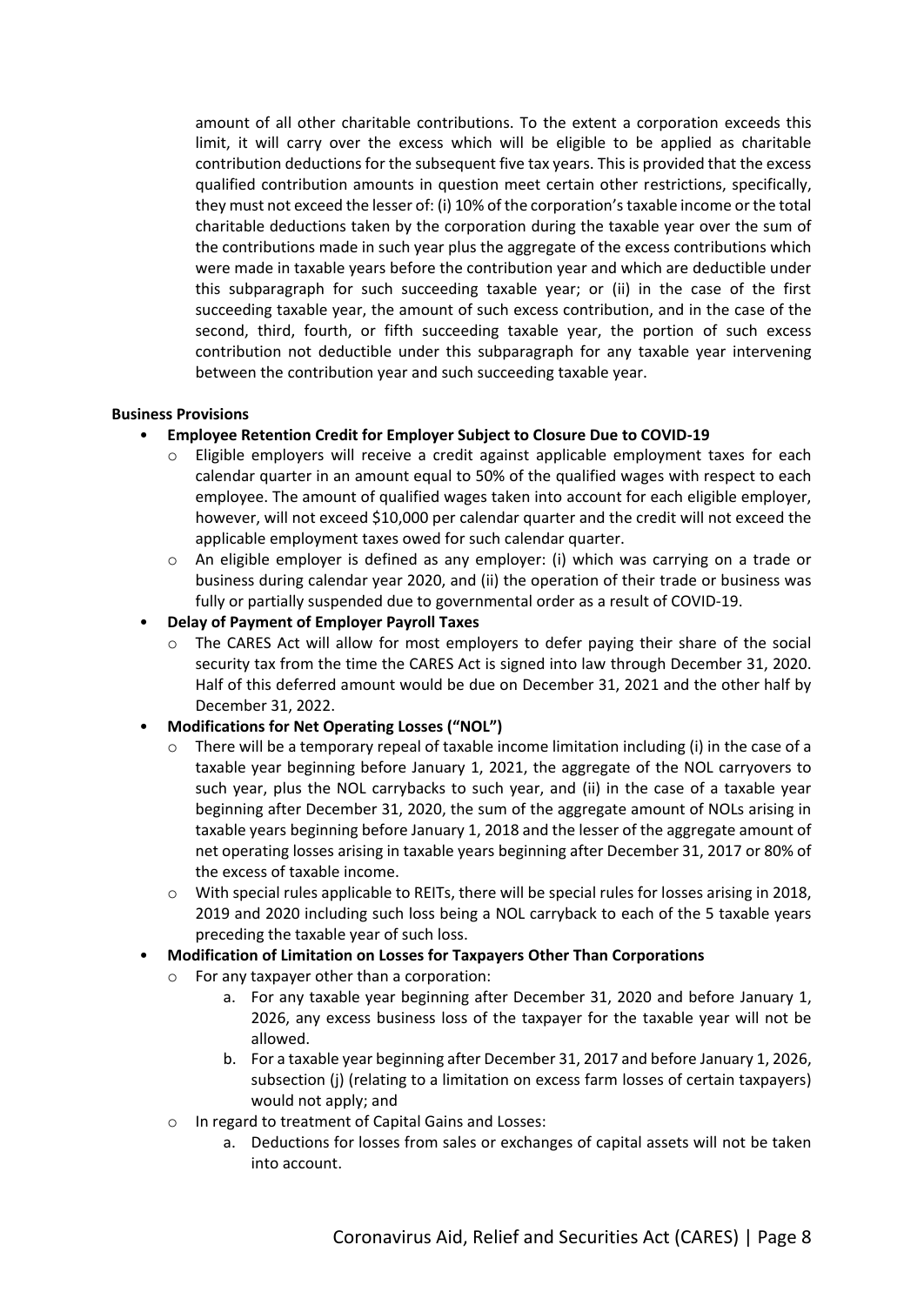- b. The amount of gains from sales or exchanges of capital assets taken into account will not exceed the lesser of (1) the capital gain net income determined by taking into account only gains and losses attributable to a trade or business, or (2) the capital gain net income.
- o The amendments made in the aforementioned section shall apply to taxable years beginning after December 31, 2017.
- **Modification of Credit for Prior Year Minimum Tax Liability of Corporations**
	- $\circ$  The corporate alternative minimum tax (AMT) was repealed as part of the Tax Cuts and Jobs Act, but corporate AMT credits were made available as refundable credits over several years, ending in 2021.
	- $\circ$  The provision accelerates the ability of companies to recover those AMT credits, permitting companies to claim a refund now and obtain additional cash flow during the COVID-19 emergency.
- **Modification of Limitation on Business Interest**
	- $\circ$  The provision temporarily increases the amount of interest expense businesses are allowed to deduct on their tax returns, by increasing the 30% limitation to 50% of taxable income (with adjustments) for 2019 and 2020. As businesses look to weather the storm of the current crisis, this provision will allow them to increase liquidity with a reduced cost of capital, so that they are able to continue operations and keep employees on payroll.

#### • **Qualified Improvement Property**

- $\circ$  The provision enables businesses, especially in the hospitality industry, to write off immediately costs associated with improving facilities instead of having to depreciate those improvements over the 39-year life of the building. The provision, which corrects an error in the Tax Cuts and Jobs Act, not only increases companies' access to cash flow by allowing them to amend a prior year return, but also incentivizes them to continue to invest in improvements as the country recovers from the COVID-19 emergency.
- **Temporary Exception from Excise Tax for Alcohol Used to Produce Hand Sanitizer**
	- o For distilled spirits removed after December 31, 2019 and before January 1, 2021, such distilled spirits will be free of tax for use in or contained in hand sanitizer produced and distributed in a manner consistent with any guidance issued by the FDA related to the outbreak of COVID-19.

# <span id="page-8-0"></span>SUPPORTING AMERICA'S HEALTH CARE SYSTEM IN THE FIGHT AGAINST THE **CORONAVIRUS**

#### **Addressing Supply Shortages**

- Provides for the National Academies to examine and report on the security of the U.S. medical product supply chain in order to assess U.S. dependence on critical drugs and devices sourced outside of the U.S., and to develop of recommendations to improve resiliency of the U.S. supply chain for critical drug and devices.
- Requires the Strategic National Stockpile to include certain types of medical supplies, including personal protective equipment (PPEs), and identifies respiratory protective devices as covered countermeasures for use during a public health emergency.
- Prioritizes the review of drug applications to mitigate emergency drug shortages.
- Creates additional reporting requirements for drug manufacturers to report a discontinuation and disruption of the sourcing of active pharmaceutical ingredients.
- Requires manufacturers of certain drugs and medical devices critical to public health during a public emergency to develop, maintain, and implement risk management plans related to shortages, creating an annual notification requirement of the same. Such manufacturers are also subject to shortage-related inspections by the Secretary of Health and Human Services (HHS).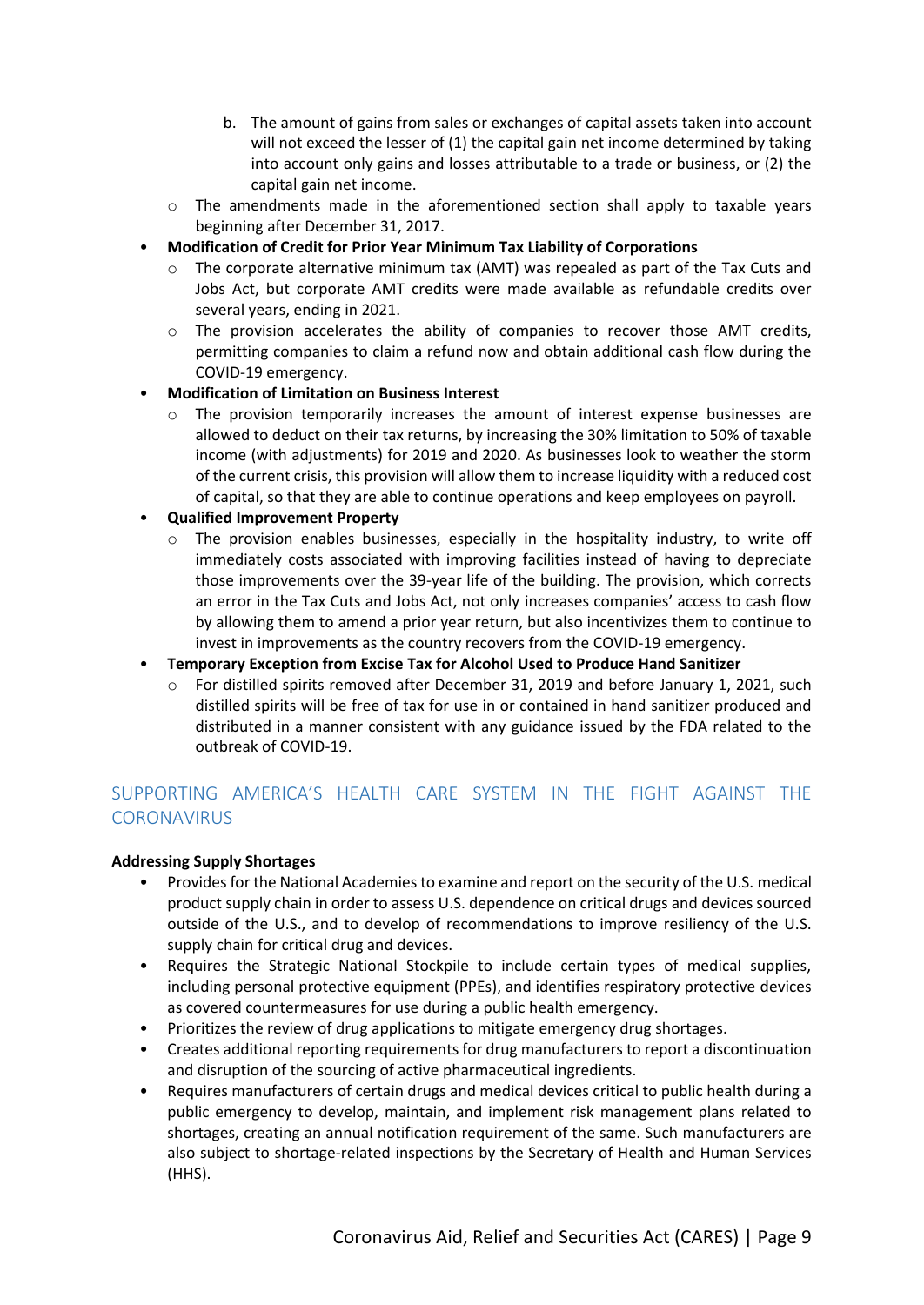#### **Access to Health Care for COVID-19 Patients**

- Permits group health plans and insurers to cover and reimburse providers of diagnostic testing relating to COVID-19 at pre-emergency-period negotiated rates, and sets reimbursement rates in instances without previously negotiated rates equal to the cash price for services listed on a publicly-available website or the plan or insurer can negotiate with a provider for a rate lower than such cash price. All providers of a diagnostic test for COVID-19 are required to publicize cash price for such tests. Failure to comply with these requirements could result in HHS assessing a civil monetary penalty of up to \$300 per day.
- Requires health plans and issuers to provide for rapid coverage of "qualifying coronavirus preventative services" – an item, service, or immunization intended to prevent or mitigate coronavirus—and vaccines for coronavirus.
- Appropriates \$1.3 billion for FY 2020 for supplemental awards to health care centers for the prevention, diagnosis, and treatment of COVID-19.
- Amends Section 330I of the Public Health Service Act, relating to Telehealth Network and Telehealth Resource Centers Grant Programs, and Section 330A of the Public Health Service Act, relating to the Rural Health Care Services Outreach, Rural Health Network Development, and Small Healthcare Provider Quality Improvement Grant Programs—an individual or entity affected by these grant programs should seek out an attorney to examine the effect of such amendments.
- Limits potential state and federal liability for volunteer health care professionals—who provide services without compensation or other thing of value—for harm caused to patients relating to the diagnosis, prevention, or treatment of COVID-19. This provision expressly preempts more restrictive state or local law.
- Amends certain federal regulations governing the confidentiality and disclosure of substance use disorder patient records (Part 2), including allowing certain re-disclosures to covered entities, business associates, or other programs subject to HIPAA after obtaining the patient's prior written consent.
- Permits a state agency or area agency on aging to transfer, without prior approval, not more than 100% of the funds received by the agency to meet the needs of the state or area served, and provides that the same meaning shall be given to an individual unable to obtain nutrition due to social distancing as one who is homebound due to illness.
- Provides that within 180 days of the passage of the Act, the Secretary of Health and Human Services shall issue guidance on the sharing of patients' protected health information (PHI) related to COVID-19, including guidance on compliance with HIPAA regulations and applicable policies.
- Provides that the Secretary of HHS shall carry out a national awareness campaign relating to the importance and safety of blood donation, and the need of for donations for the blood supply during a public health emergency.

#### **Innovation**

- Using competitive process, enter into transactions to carry out public-health emergency health related projects and cannot cancel those contracts even if they extend beyond the emergency.
- Includes new provisions to expedite the development and approval of drugs to prevent or treat diseases in animals that are could have significant adverse consequences for humans.

#### **Health Care Workforce**

• Approves appropriations for a variety of health professions-related programs, with particular focus on programs serving medically underserved populations (rural and geriatric).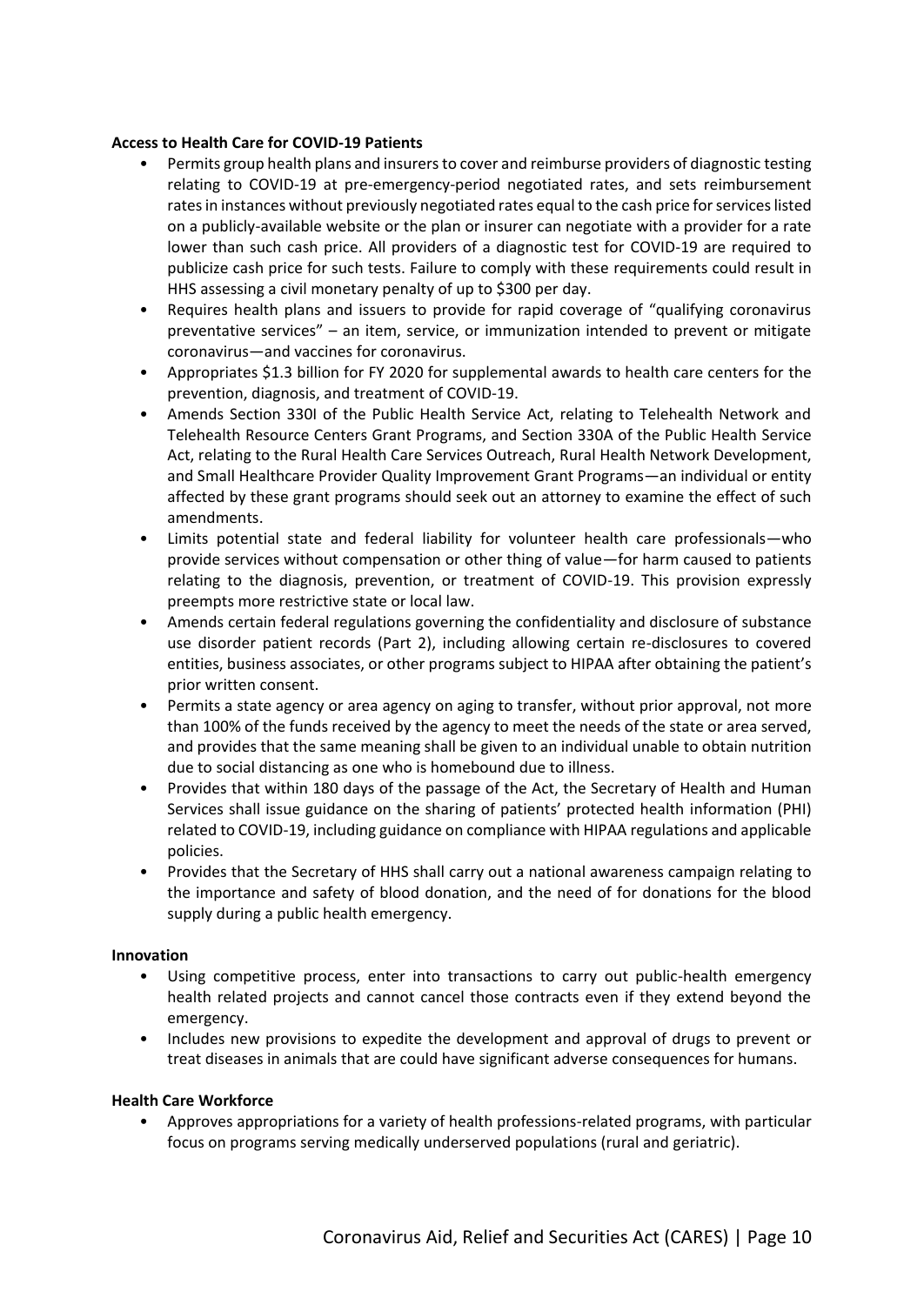#### **Education Provisions**

- Waives requirement for certain higher education institutions to match federal funding and allows certain institutions to transfer unexpended allotment.
- Permits certain higher education institutions to use their allocations of Supplemental Educational Opportunity Grants for emergency financial aid for students.
- Permits certain higher education loan borrowers flexibility in repaying loans or returning grants during a qualified emergency.
- Permits certain students to complete distance education and certain students of foreign institutions to take classes in the United States.
- Allows the Secretary of Education to issue waivers upon request relating to assessments, accountability, and related reporting requirements, and requirements for state and local educational agencies and Indian Tribes to receive funding.
- Allows the Secretary of Education to grant a deferment to an institution that received a loan under Part D of Title III of the Higher Education Act.
- Payments on student loans held by the Department of Education are suspended for 6 months, and the Secretary of Education shall suspend all involuntary collection activities during the period of payment suspension.
- The Corporation for National and Community Service can allow individuals to accrue service hours and may permit certain grants funds.
- Not more than 20% of the total amount allocated to a local area under 29 U.S.C. 3151 et seq. may be used for administrative costs.
- For the program year 2019, not more than 20% of the total amount allocated to a local area under 29 U.S.C. 3151 et seq., may be used for administrative costs of carrying out certain local workforce investment activities, if the portion of the total amount that exceeds 10% of the total amount is used to respond to qualifying emergency. For the program year 2019, certain unobligated funds reserved by a governor for statewide activities under the Workforce Innovation Opportunity Act may be used for statewide rapid response activities, or in certain circumstances, released to local boards impacted by the coronavirus.
- Gives the Secretary of Education authority to waive certain eligibility requirements, wait periods, and allotment requirements under the Higher Education Act for a period of time.
- Authorizes the Secretary of Education to modify the required and allowable uses of funds for grants and to modify any federal share or other financial matching requirement for a grant awarded under certain provisions of the Higher Education Act to an institution of higher education or other grant recipient (not including an individual recipient of Federal student financial assistance) as a result of a qualifying emergency.
- Allows the Secretary of Education to modify the categories of extenuating circumstances under which a grant recipient may be excused from fulfilling a portion of a service obligation under title IV of the Higher Education Act and must consider teaching service that is parttime or temporarily interrupted due to the emergency to be full-time service. Requires the Secretary of Education to waive certain years of teaching service requirements under the Higher Education Act in certain circumstances.

# **Labor Provisions**

- **Paid Public Health Emergency Leave Minimums**
	- o Employers may, but are not required to, pay any more than \$200 per day and \$10,000 in the aggregate for each employee for public health emergency leave under section 110(b)(2)(B) of the Family & Medical Leave Act of 1993 as amended by the Emergency Family and Medical Leave Expansion Act.
- **Rehire Eligibility for Paid Public Health Emergency Leave Employers**
	- o For purposes of public health emergency leave under the Emergency Family and Medical Leave Expansion Act, an eligible employee is an employee who has been employed for at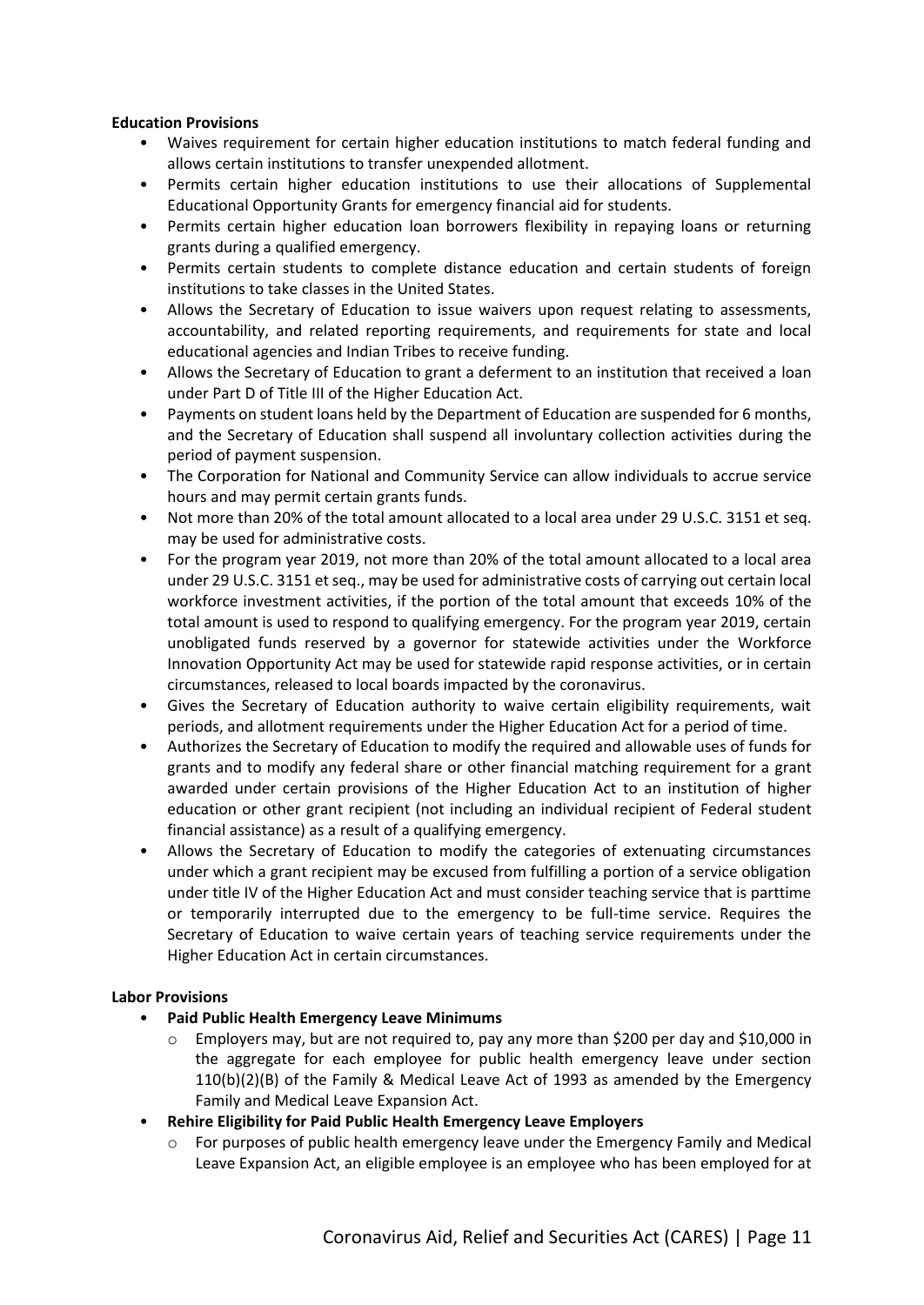least 30 calendar days by an employer with respect to whom leave is requested. The employee must be employed for at least 30 calendar days, which includes an employee who was laid off by that employer on or after March 1, 2020, had worked for employer for not less than 30 of the last 60 calendar days prior to the employees layoff, and was rehired by the employer.

# • **Emergency Paid Sick Leave Minimums**

- o Employers may, but are not required to, pay any more than:
	- a. \$511 per day or \$5,110 in the aggregate for each employee when taking emergency paid sick leave if the employee is subject to a federal, state or local quarantine or isolation order related to COVID-19, the employee has been advised by a health care provider to self-quarantine due to concerns related to COVID-19, or the employee is experiencing symptoms of COVID-19 and seeking medical diagnosis; or
	- b. \$200 per day or \$2,000 in the aggregate for each employee when taking emergency paid sick leave if the employee is caring for an individual who is subject to a federal, state or local quarantine order, or is caring for an individual who has been advised to self-quarantine due to concerns related to COVID-19, the employee is caring for the employee's son or daughter, if the child's school or childcare facility has been closed or the child's care provider is unavailable due to COVID-19 precautions, or the employee is experiencing any other substantially similar condition specified by HHS in consultation with the Department of the Treasury and the Department of Labor.
- **Advance Refunding of Payroll Credits for Required Paid Sick Leave and Required Paid Family Leave**
	- $\circ$  Employers can apply a credit in the amount calculated under subsection (a) of section 7001 or 7003 of the Family First Coronavirus Response Act, subject to the limitations placed by subsection (b) of section 7001 and 7003, both calculated through the end of the most recent payroll period in the quarter. In anticipation of a credit, the credit may be advanced according to forms and instructions to be provided by the Secretary of Labor. The Act ensures employers that the Secretary of Treasury shall waive any penalty under section 6656 of the Internal Revenue Code of 1986 for failure to make a deposit of the tax imposed under section 3111 (a) or 3221(a) of such Code if failure was due to anticipation of credit allowed.

# **Finance Committee**

- An additional safe harbor provision is added to section 223(c)(2) of the Internal Revenue Code, providing that a plan shall not fail to be treated as a high deductible health plan (HDHP) by reason of failing to have a deductible for telehealth and other remote care services. Section 223(c)(1)(B) of the Internal Revenue Code is adjusted to include "telehealth and other remote care." This addition allows an individual to have an insurance plan (for plan years beginning on or before December 31, 2021) that includes telehealth and other remote care without disqualifying the individual from owning an HDHP.
- **Inclusion of Certain Over-the-Counter Medical Products as Qualified Medical Expenses**
	- o Menstrual care products are now included under the term "qualified medical expenses."
- **Increasing Medicare Telehealth Flexibilities During Emergency Period**
	- The amendment removes some limiting qualifications to section  $1320b-5(b)$  (8), which allows for the Secretary to temporarily waive or modify the application of portions of the Social Security Act in the case of a telehealth service furnished in any emergency area during an emergency period. The provision that sets out the defined term "qualified provider," which limited 1320b-5(b)(8), is removed in its entirety.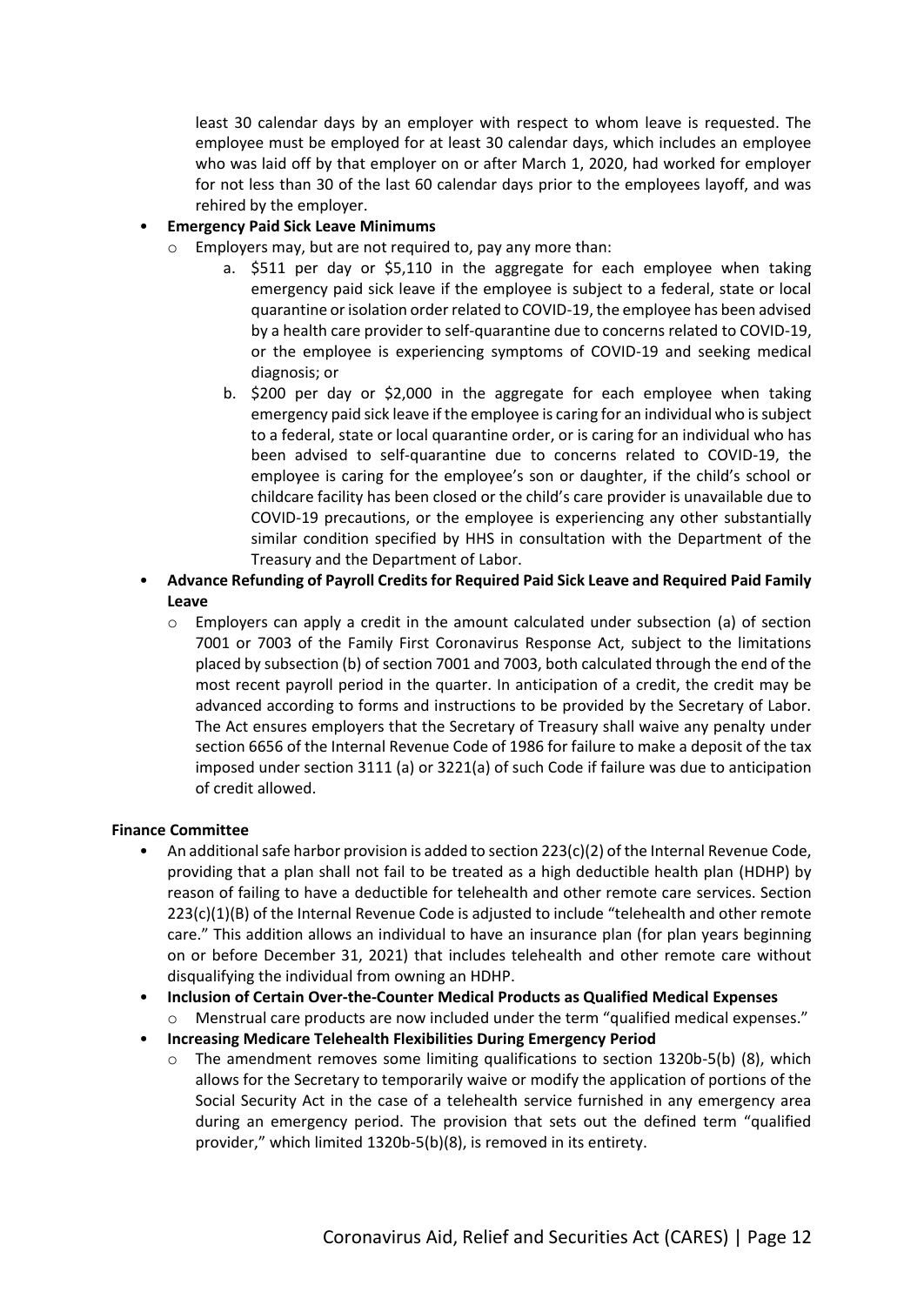- **Enhancing Medicare Telehealth Services for Federally Qualified Health Centers and Rural Health Clinics During Emergency Period**
	- $\circ$  A new provision is added under Section 1834(m) of the Social Security Act (42 USC 1395m(m)), enhancing payment for telehealth services furnished via a telecommunications system by a federally qualified health center (FQHC) or rural health clinic (RHC) during an "emergency period" notwithstanding that the FQHC or the RHC providing the telehealth service is not at the same location as the beneficiary. Payment methods for FQHCs or RHCs that serve as distant sites shall be based on payment rates similar to the national average payment rates for comparable telehealth services under the physician fee schedule under section 1848.
- **Temporary Waiver of Requirement for Face-to-Face Visits Between Home Dialysis Patients and Physicians**
	- $\circ$  Amended section 1395rr(b)(3)(B) to allow the HHS Secretary to waive the requirement that individuals with end stage renal disease receiving home dialysis must receive certain periodic face-to-face (non-telehealth) clinical assessments in order to be eligible to receive end stage disease-related clinical assessments via telehealth.
- Use of Telehealth to Conduct Face-to-Face Encounter Prior to Recertification of Eligibility for Hospice Care During Emergency Period
	- $\circ$  Section 1395f(a)(7)(D)(i) is amended to allow a hospice physician or hospice nurse practitioner during an "emergency period" to conduct a face-to-face encounter via telehealth to determine recertification for continued eligibility for hospice care.
- **Encouraging Use of Telecommunications Systems for Home Health Services Furnished During Emergency Period**
	- o During an emergency period, the HHS Secretary shall consider ways to encourage the use of telecommunications systems.
- **Improving Care Planning for Medicare Home Health Services**
	- o Certain Medicare sections are expanded from being limited to the services of a physician to include services of nurse practitioners, clinical nurse specialists, and physician assistants that provide home health services.
- **Adjustment of Sequestration**
	- $\circ$  A temporary suspension of Medicare sequestration put into effect during the period of May 1, 2020 through December 31, 2020. The Medicare programs under title XVIII of the Social Security Act shall be exempt from reduction under any sequestration order during the period.
- **Medicare Hospital Inpatient Prospective Payment System Add-On Payment for COVID-19 Patients During Emergency Period**
	- o The Secretary will increase the weighting factor for coronavirus-diagnosed patients discharged during the emergency period. The weighting factor is used by the Secretary to reflect the relative hospital resources used with respect to discharges for a particular group compared to discharges within other groups.
- **Increasing Access to Post-Acute Care During Emergency Period**
	- o During the emergency period, the HHS Secretary will waive the requirement that patients of inpatient rehabilitation facilities receive at least 15 hours of therapy per week. For longterm care hospitals furnishing services during the emergency period, the HHS Secretary will further waive discharge percent requirements and the general application of site neutral payment rates.
- **Revising Payment Rates for Durable Medical Equipment Under the Medicare Program Through Duration of Emergency Period**
	- $\circ$  The Secretary shall apply the transition rule, described in section 414.210(g) (9)(iii) of the Code of Federal Regulations, to items and services furnished in rural areas and noncontiguous areas as planned through December 31, 2020, and through the duration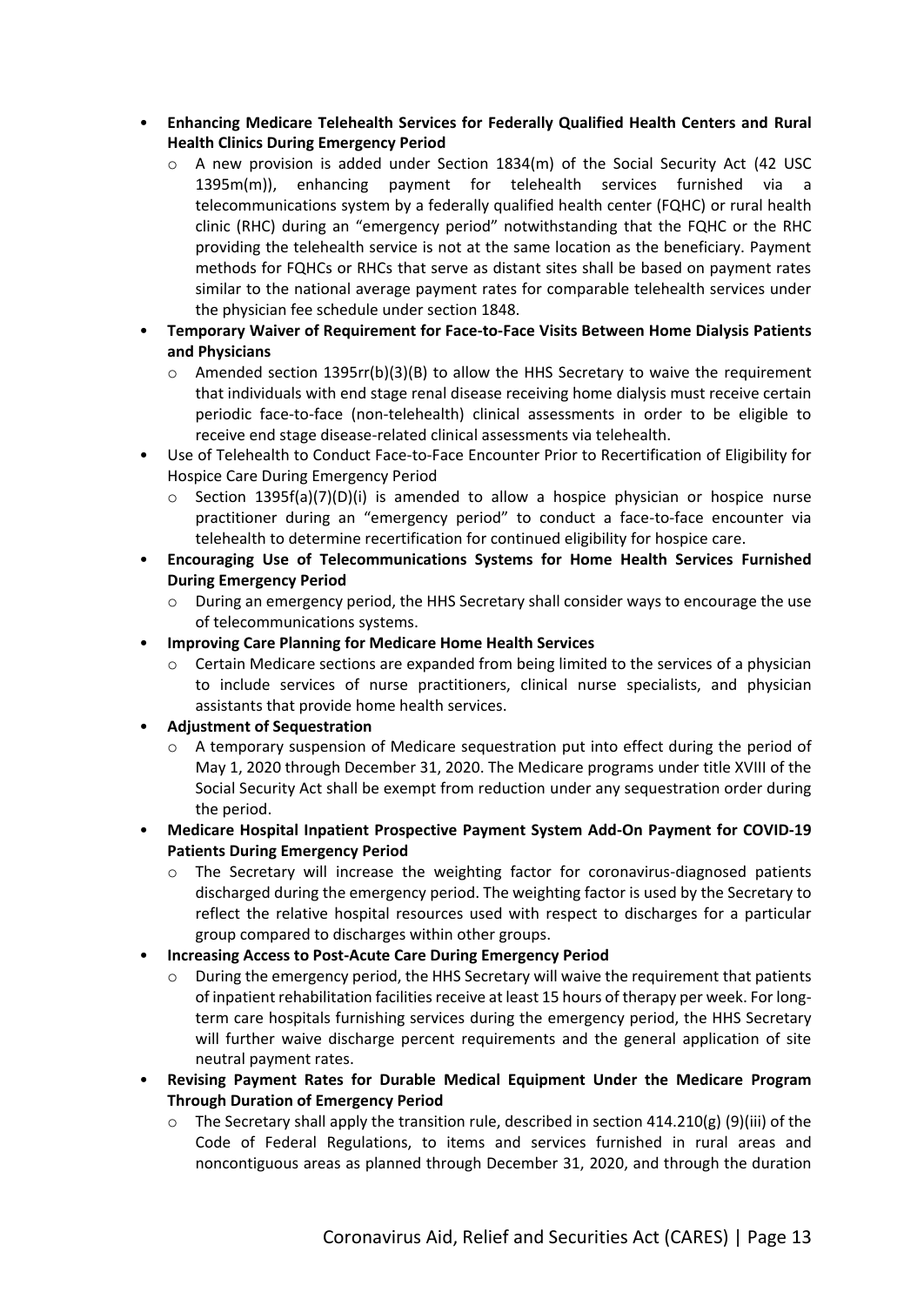of the emergency period. For areas other than rural and noncontiguous areas, the Secretary shall apply the transition rule described in section  $414.210(g)(9)(iv)$  of the Code of Federal Regulations through the remainder of the emergency period.

- **Coverage of the COVID-19 Vaccine Under Part B of the Medicare Program Without Any Cost-Sharing**
	- o The term "medical and other health services" is expanded to include "COVID-19 vaccine and administration." The deductible described in section 1395l(b) shall not apply with respect to a COVID-19 vaccine and its administration.
- **Requiring Medicare Prescription Drug Plans and MA-PD Plans to Allow for Fills and Refills of Covered Part D Drugs for up to a 3-Month Supply**
	- o During the emergency period, a prescription drug plan or MA-PD plan shall permit a part D eligible individual reenrolled in such plan to obtain a single fill or refill the total day supply prescribed for such individual for a covered part D drug.
- **Providing Home and Community-Based Services in Acute Care Hospitals**
	- o The prohibition that nothing in section 1395a allows the Secretary authorization to limit the amount of payment that may be made under a plan for home-and-community care is expanded to include home and community-based services, self-directed personal assistance services, or home and community-based attendant services. The provision is also expanded to clarify that the section shall not be construed to prohibit receipt of any care or services specified in paragraph (1) in an acute care hospital, provided certain requirements are met.
- **Clarification Regrading Uninsured Individuals**
	- o The Families First Coronavirus Response Act, March 18, 2020, added subsection (ss) to section 1396a, which defined "uninsured individual" as those not described in section 1396a(a)(10)(A)(i) and not enrolled in certain health care programs. The current bill amends this definition to exclude subsection VIII if the individual is a resident of a state that does not furnish medical assistance as described.
- **Clarification Regarding Coverage of COVID-19 Testing Products**
	- o The Families First Coronavirus Response Act, March 18, 2020, added COVID-19 testing to section 1396d, which provides medical assistance payments under certain conditions. The current bill amends this section to remove the requirement that the in-vitro diagnostic products administered are approved, cleared, or authorized sections 510(k), 513 514, or 564 of the Federal Food, Drug, and Cosmetic Act.
- **Amendment Relating to Reporting Requirements with Respect to Clinical Diagnostic Laboratory Tests**
	- $\circ$  The Act extends the dates by one year for the reporting periods in section 1395m- $1(a)(1)(B)$ . The applicable prohibition that payment amounts determined under section 1395m-1 shall not result in a reduction in payments, as defined by the subsection, for a clinical diagnostic laboratory test is expanded to 2017 through 2024. The applicable percentages used to determine the limits on reductions in payment defined in 1395m-1(b)(3) (A) are adjusted to include a new clause for 2021, which makes the new applicable percentage zero (0) for 2021.
- **Expansion of Medicare Hospital Accelerated Payment Program During the COVID-19 Public Health Emergency**
	- o Mandates that the Secretary expand the accelerated payment program to hospitals experiencing significant cash flow problems during the "emergency period."
- **Exception for Certain States from Enhanced FMAP Requirements**
	- o Provides that states may receive the temporary increase of Medicaid Federal Medical Assistance Percentage (FMAP) (authorized under the Families First Act enacted last week) notwithstanding the requirement to not impose premiums on beneficiaries, for a period of 30 days.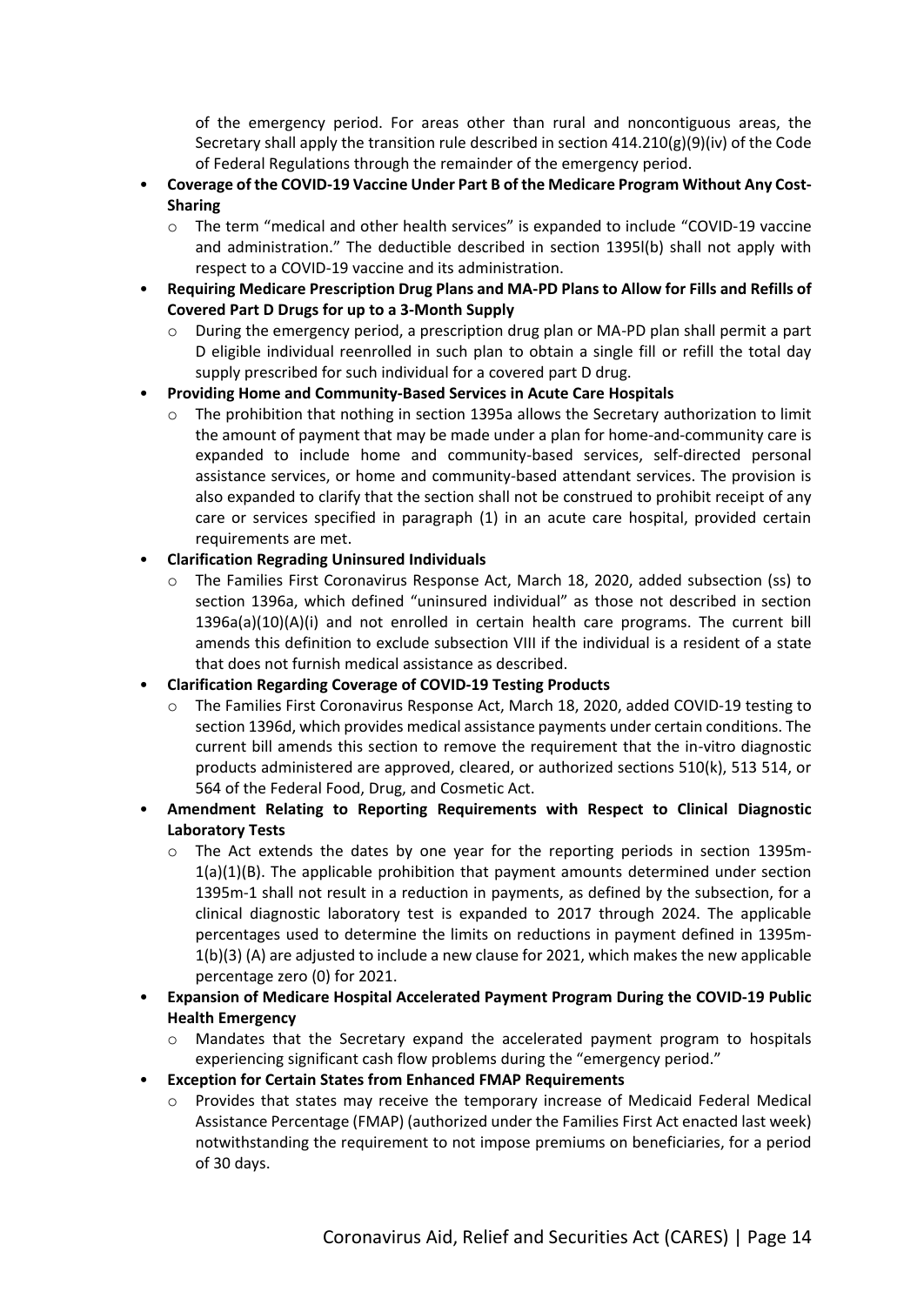#### **Medicare Provisions**

- **Extension of Funding for Quality Measure Endorsement, Input, and Selection**
	- o The Social Security Act is amended to increase the amount allotted for this fiscal year ending on October 1, 2020 from \$4,830,000 to \$20,000,000 and for the period beginning on October 1, 2020 and ending on November 30, 2020, the amount equal to the pro rata portion of \$20,000,000.
- **Extension of Funding Outreach and Assistance for Low-Income Programs**
	- $\circ$  The amount allocated for state health insurance programs shall be \$13,000,000 for this fiscal year. For the period beginning on October 1, 2020 and ending on November 30, 2020, the amount available will be equal to the pro rata portion of \$13,000,000.
	- $\circ$  The amount allocated for area agencies on aging shall be \$7,500,000 for the fiscal year of 2020. For the period beginning on October 1, 2020 and ending on November 30, 2020, the amount available will be equal to the pro rata portion of \$7,500,000.
	- o The amount allocated for aging and disability resource centers shall be \$5,000,000 for fiscal year 2020. For the period beginning on October 1, 2020 and ending on November 30, 2020, the amount available will be equal to the pro rata portion of \$5,000,000.
	- o The amount allocated for grant or contract with national center for benefits and outreach enrollment is now \$12,000,000 for the 2020 fiscal year ending on October 1, 2020. For the period beginning on October 1, 2020 and ending on November 30, 2020, the amount available will be equal to the pro rata portion of \$12,000,000.

#### **Medicaid Provisions**

- **Extension of the Money Follows the Person Rebalancing Demonstration Program**
	- $\circ$  The Deficit Reduction Act of 2005 section 6071(h)(1)(G) is amended to allocate \$337,500,000 for the period beginning on January 1, 2020 and ending on September 30, 2020. For the period beginning on October 1, 2020 and ending on November 30, 2020, the amount available will be equal to the pro rata portion of \$337,500,000.
- **Extension of Spousal Impoverishment Protections**
	- o Extends the protections through November 30, 2020.
	- o Allows the State to disregard the income of a spouse and conduct an analysis solely on an individual's eligibility for medical assistance on the basis of reduction of income.
- **Delay of DSH Reductions**
	- $\circ$  This section removes the \$4 billion DSH reductions for federal fiscal year 2020 and delays the cuts from taking effect December 1, 2020.

#### **Extension and Expansion of Community Mental Health Services Demonstration Program**

- o Expands the Protecting Access to Medicare Act of 2014.
- $\circ$  According to this section not later than 6 months after the date of enactment, the Secretary shall select two states, in addition to the eight States already listed, to participate in two-year demonstration programs that meet the requirements of this subsection.
- o The requirements are states that:
	- a. Were awarded planning grants,
	- b. Applied to participate in the demonstration programs under this subsection but were not selected
- $\circ$  The Secretary shall use the results of its evaluation of the state's original application and shall not require the submission of any additional application.
- $\circ$  If a state is selected it is required to: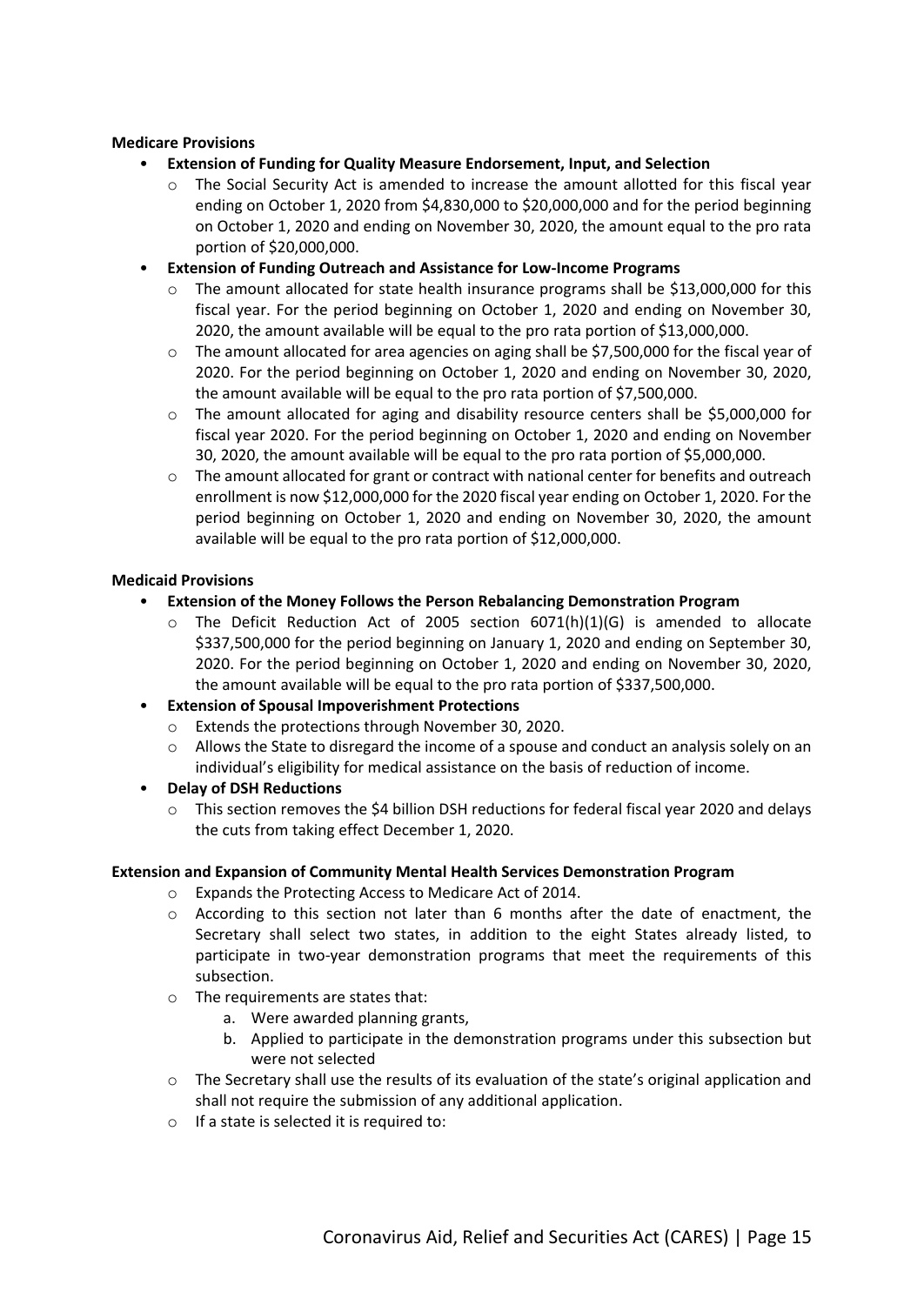- a. Submit a plan to monitor certified community behavioral health clinics under the demonstration program to ensure compliance with certified community behavioral health criteria during the demonstration period; and
- b. Commit to collecting data, notifying the Secretary of any planned changes that would deviate from the prospective payment system methodology outlined in the state's demonstration application, and obtaining approval from the Secretary of any such change before implementing change.
- o The Federal matching percentage applicable to amounts expended by states participating in the demonstration program under this subsection shall apply to amounts expended by the state during the fiscal period that begins on January 1, 2020 if the state was participating in the demonstration program as of January 1, 2020 and shall apply to amount expensed by the state during the first fiscal period the state participates if the state was selected pursuant to the expansion.
- **Extension of Sexual Risk Avoidance Education Program**
	- o Section 510 of the Social Security Act is amended to extend the time through 2020 instead of ending in May 22, 2020 and to change the fiscal year to 2021.

#### **Human Services and Other Health Programs**

- Extension of Demonstration Projects to Address Health Professions Work-Force Needs
	- o Activities authorized by section 2008 of the Social Security Act shall continue through November 30, 2020.
- Extension of the Temporary Assistance for Needy Families Program and Related Programs
	- o Activities authorized by part 1 of title IV and section 1108(b) of the Social Security Act shall continue through November 30, 2020.

#### **Public Health Provisions**

- **Extension for Community Health Centers, the National Health Service Corps, and Teaching Health Centers that Operate GME Programs**
	- o The amount allocated for community health centers under the Patient Protection and Affordable Care Act is increased to \$4,000,000,000 for fiscal year 2020 and \$668,493,151 for the period beginning on October 1, 2020 and ending on November 30, 2020.
	- o The amount allocated for the National Health Service Corps is now \$310,000,000 for fiscal year 2020 and \$51,808,219 for the period beginning on October 1, 2020 and ending in November 30, 2020.
	- $\circ$  The amount allocated for teaching health centers that operate graduate medical education programs now extends through fiscal year 2020 and \$21,141,096 is allocated for the period beginning on October 1, 2020 and ending on November 30, 2020.

# • **Diabetes Programs**

- o The amount allocated under the Public Health Service Act for Type I will extend through the fiscal year of 2020 and \$25,068,493 will be allocated for the period beginning on October 1, 2020 and ending on November 30, 2020.
- o The amount allocated under the Public Health Services Act for Indians will extend through the 2020 fiscal year and \$25,068,493 will be allocated for the period beginning on October 1, 2020 and ending on November 30, 2020.

# **Over-the-Counter Drugs**

• Amends Chapter V of the Federal Food, Drug, and Cosmetic Act (FD&C Act) to insert a new section regulating certain nonprescription drugs that are marketed without an approved drug application under section 505 of the FD&C Act. This new section primarily achieves two goals: (1) reforms the regulatory process for over-the-counter (OTC) drug approvals permitting the FDA more flexibility to make changes administratively, rather than through the time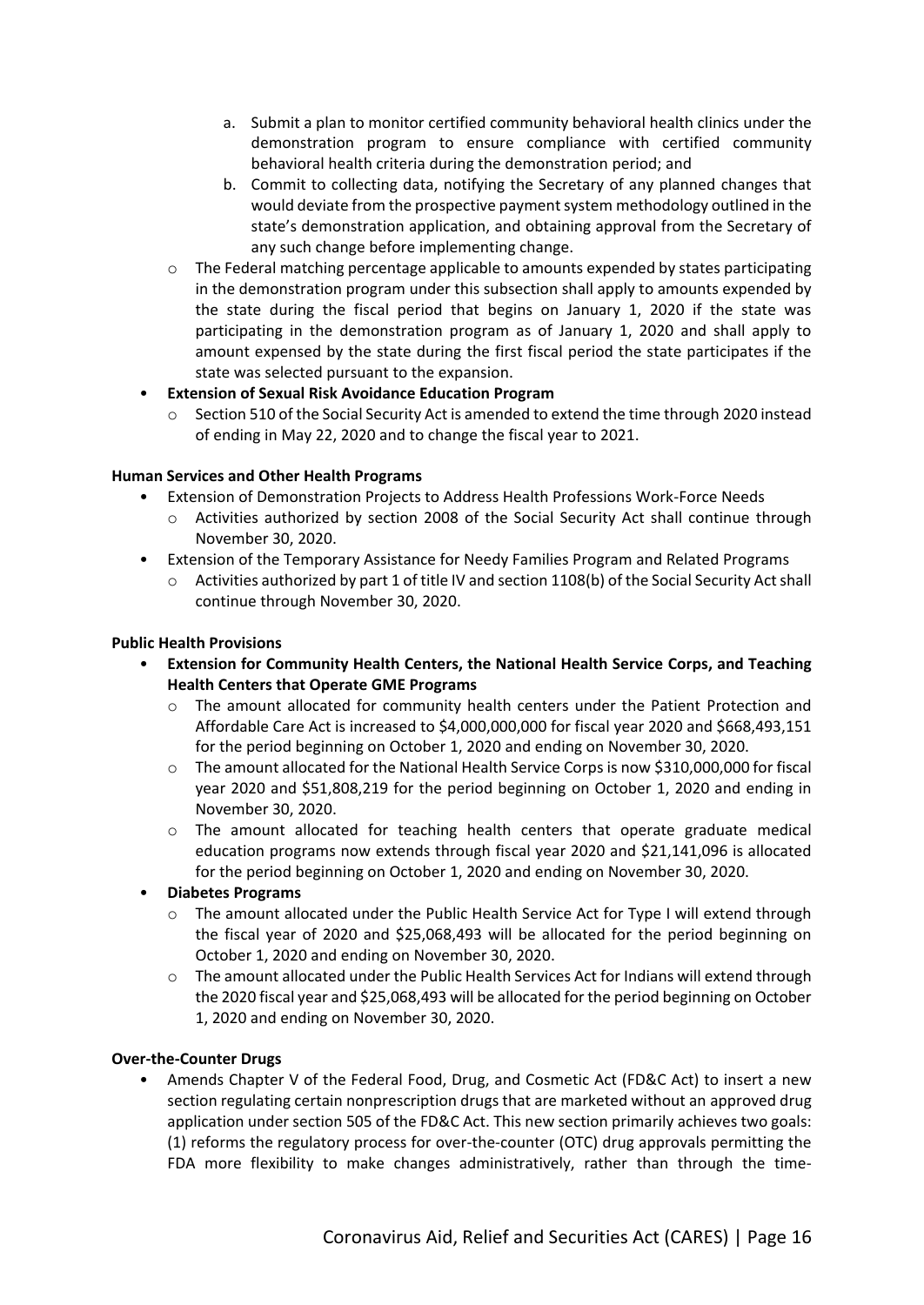consuming full notice and comment rulemaking process; and (2) incentivizes pharmaceutical companies to research and manufacture innovative drug products by providing an 18-month market-exclusivity period to reward investments for new OTC drugs.

- Amends Section 502 of the FD&C Act, to clarify that an OTC drug which does not comply with the requirements of its OTC monograph, which is essentially an approved recipe for a drug product, is considered misbranded. The FDCA prohibits the introduction of misbranded drugs into interstate commerce.
- Clarifies that nothing in this bill will apply to drugs previously excluded by the FDA from the Over-the-Counter Drug Review under the original 1972 Federal Register document.
- Clarifies that sponsors of sunscreen ingredients with pending orders have the option to see review in accordance with the Sunscreen Innovation Act (SIA) or to see review under the new monograph review process. The election must be made within 180 calendar days of the date of enactment of this Act.
- Provides an annual procedure to update Congress on the appropriate pediatric indication for certain OTC cough and cold drugs for children under the age of six. The evaluation consists of conditions under which nonprescription drugs are generally recognized as safe and effective.
- Makes technical corrections to the FDA Reauthorization Act of 2017 (Public Law 115-52).

#### **User Fees**

- Declares that the fees paid pursuant to this section will be dedicated to FDA review of overthe-counter monograph drugs as set forth in the goals section and in letters from the Secretary of HHS to certain congressional committees.
- Establishes a new FDA user fee to allow the agency to hire additional staff members to ensure there is adequate agency oversight to approve changes to OTC drugs.

# <span id="page-16-0"></span>ECONOMIC STABILIZATION AND ASSISTANCE TO SEVERELY DISTRESSED SECTORS OF THE UNITED STATES ECONOMY

The Act provides the Secretary of the Treasury with the authority to make loans or loan guarantees to states, municipalities, and eligible businesses and loosens a variety of regulations prior legislation imposes through the Dodd-Frank Wall Street Reform and Consumer Protection Act, the Economic Stabilization Act of 2008, and others.

#### **Coronavirus Stabilization Act of 2020**

- **Emergency Relief and Taxpayer Protections**
	- o The Secretary of the Treasury may make up to \$500 billion worth of loans and loan guarantees to eligible businesses, states, and municipalities. An "eligible business" means an air carrier or any other business that has not already "received adequate economic relief in the form of loans or loan guarantees under the Act."
	- o \$46 billion is reserved to "passenger air carriers", "air cargo carriers", and "businesses important to maintaining national security," in amounts up to \$25 billion, \$4 billion, and \$17 billion, respectively.
	- o \$454 billion is reserved for Federal Reserve programs that support lending to eligible businesses, states, and municipalities. This establishes a credit facility through the Federal Reserve for businesses, states, and municipalities to get access to loans, loan guarantees, and other investments for distressed businesses.
	- $\circ$  Businesses that receive these loans are prohibited from paying dividends or repurchasing any outstanding equity interests while the loan or loan guarantee is outstanding, or for 12 months after. The Secretary of the Treasury can waive these restrictions, but he must testify before Congress regarding the waiver.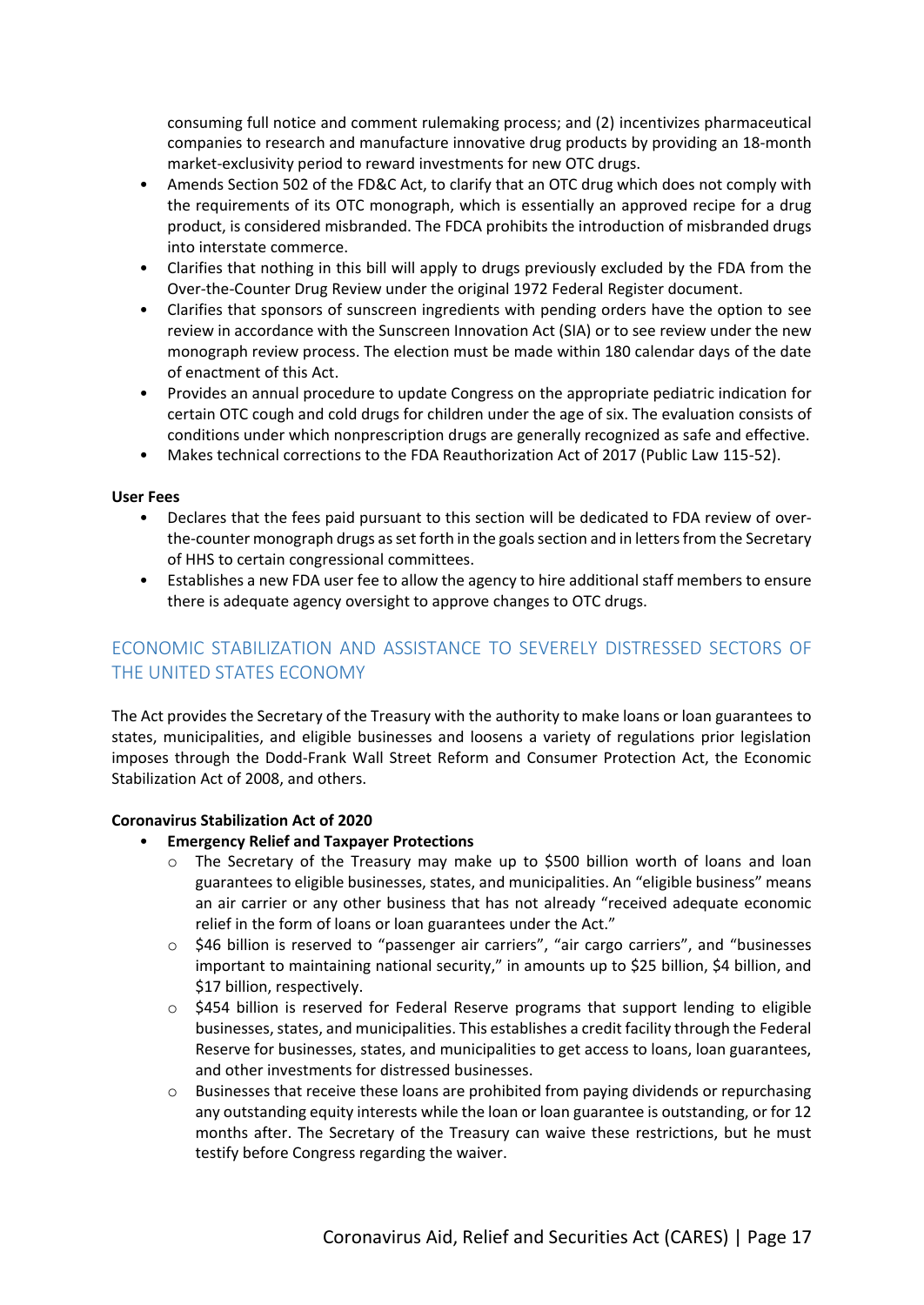- o Businesses that receive these loans can only make loans or other advances to business that are created or organized in the United States.
- $\circ$  The Secretary of the Treasury "shall endeavor to seek the implementation" of a program to provide low-interest loans for eligible businesses, including nonprofit organizations, with between 500 and 10,000 employees. These loans will require no repayment for at least six months. However, these loans require a good-faith certification that the recipient intends to maintain at least 90 percent of its workforce, the recipient will not pay dividends or repurchase an equity security, the recipient will not outsource or offshore jobs during the loan or two years after, the recipient will not abrogate existing collective bargaining agreements, and the recipient will stay neutral regarding union organizing activity.

#### • **Limitation on Certain Employee Compensation**

o Passenger air carriers, air cargo carriers, and businesses important to maintaining national security may only receive a loan or loan guarantee under the Act if no officer or employee whose total compensation exceeded \$425,000 for the calendar year 2019 will receive compensation exceeding that amount in any 12 consecutive months from March 1, 2020, through March 1, 2022. The same restriction applies to severance payments or other compensation upon termination from the eligible business.

#### • **Continuation of Certain Air Services**

The Secretary of Transportation may require any air carrier receiving loans or loan guarantees under Section 4003 to maintain scheduled air transportation services as the Secretary deems necessary to maintain service to any destination the carrier served before March 1, 2020. The Secretary of Transportation is to consider the needs of "small and remote communities" and "health care and pharmaceutical supply chains" when enforcing this portion of the Act.

#### • **Suspension of Certain Aviation Excise Taxes**

o The Act suspends the imposition of aviation excise taxes as otherwise required under the Internal Revenue Code through December 31, 2020.

#### • **Debt Guarantee Authority**

o In order to backstop solvent depository institutions, it appears that the CARES ACT allows the FDIC to establish a program to insure these institutions without regard to a maximum amount. All such guarantees are to last at least until December 31, 2020.

# • **Temporary Government in the Sunshine Act Relief**

 $\circ$  In the event that unusual and exigent circumstances exist while the current public emergency exists or December 31, 2020, the Board of Governors of the Federal Reserve System may conduct meetings with less restrictive and formal meeting notification and record-keeping requirements.

#### • **Temporary Hiring Flexibility**

o Without regard to certain statutory hiring requirements, the Secretary of Housing and Urban Development and the Securities Exchange Commission are given flexibility to recruit and appoint candidates for temporary and term appointments as necessary to prevent, prepare for, or respond to COVID-19 during the "covered period" of the CARES Act.

# • **Temporary Lending Limit Waiver**

- $\circ$  Enlarges exception to requirement on the maximum amount of loans and extensions of credit by a national banking association to include a nonbank financial company (as defined in Section 102 of the Financial Stability Act of 2010) and allows the Comptroller of Currency to exempt any transaction or series of transactions from the total maximum amount of loans and extensions of credit upon a finding by the Comptroller that the exemption is in the public interest and consistent with the purposes of 12 U.S.C. 84.
- **Temporary Relief for Community Banks**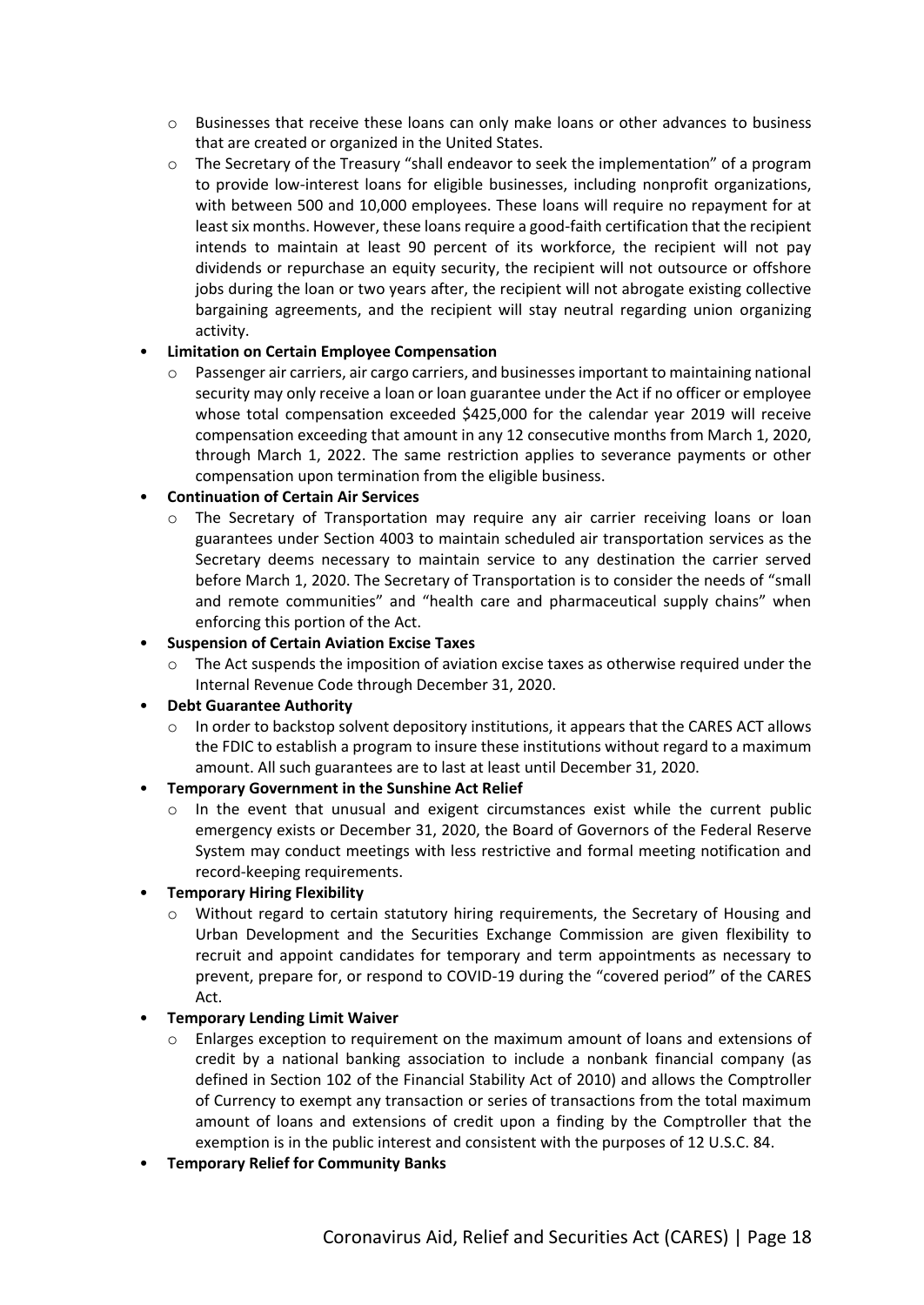- $\circ$  The federal banking agencies shall issue an interim final rule that sets the Community Bank Leverage Ratio (as defined in Section 201(a) of the Economic Growth, Regulatory Relief, and Consumer Protection Act) to 8% and provides qualifying community banks falling below this threshold a reasonable grace period to satisfy the leverage requirement.
- **Temporary Relief from Troubled Debt Restructurings**
	- o Allows financial institutions to suspend GAAP requirements and loan determinations related to loan modifications that would be categorized as a troubled debt restructuring, if such loan modifications are related to COVID-19. Such suspensions cannot be applied to loans that were more than 30 days past due as of December 31, 2019.
- **Optional Temporary Relief from Current Credit Losses**
	- o Suspends the requirement to comply with the Financial Accounting Standards Board's rules regarding the "Measurement of Credit Losses on Financial Instruments" during the covered period.
- **Non-applicability of Restrictions on ESF During National Emergency**
	- o Removes certain restrictions on the Exchange Stabilization Fund until December 31, 2020, namely, the requirement the Treasury reimburse the ESF for any funds that are used for the Treasury Money Market Funds Guaranty Program and the prohibition of the establishment of any future guaranty program for the money market mutual fund industry. It further makes an appropriation to reimburse the ESF for any losses it incurs from the Treasury Money Market Funds Guaranty Program.

#### • **Temporary Credit Union Provisions**

o The Act broadens the definition of the kinds of credit unions to beyond only those serving "natural persons" and the eligibility requirements for those institutions to receive assistance from the National Credit Union Central Liquidity Facility. Specifically, a credit union may access liquidity if the obligation does not exceed 16 times the subscribed capital stock and surplus of the facility itself. The present restriction is 12 times the capital stock and surplus. These loosened restrictions will expire December 31, 2020.

#### • **Increasing Access to Materials Necessary for National Security and Pandemic Recovery**

- o The Act loosens the limitations of the Defense Production Act of 1950. For a period of two years from the enactment of the Act, the government may take any action to correct a "shortfall" in "industrial resources" without regard to the current expenditure limit of \$50 million.
- o Similarly, the Defense Production Act currently limits the amount of money that may exist in the "fund" the law authorizes to \$750,000,000. This limitation is similarly waived for a period of two years from enactment of the Act. For a period of one year from the enactment of the Act, the \$50 million limit on government loans to correct industrial shortfalls is waived.

#### • **Special Inspector General for Pandemic Recovery**

- o Establishes within the Department of the Treasury the Office of the Special Inspector General for Pandemic Recovery. The Special Inspector General shall be appointed by the President, with the advice and consent of the Senate, and shall conduct, supervise, and coordinate audits and investigations of the making, purchase, management, and sale of loans, loan guarantees, and other investments made by the Treasury Secretary under this Title.
- o The Special Inspector General shall keep Congress informed through quarterly reports that provide the details of all such loans, loan guarantees, or other investments.

# • **Conflicts of Interest**

o Any company in which the President, Vice President, an Executive Department head, Member of Congress, or any of such individual's spouse, child, son-in-law, or daughter-inlaw own over 20% of the outstanding voting stock shall not be eligible for loans, loan guarantees, or other investments provided under this Title.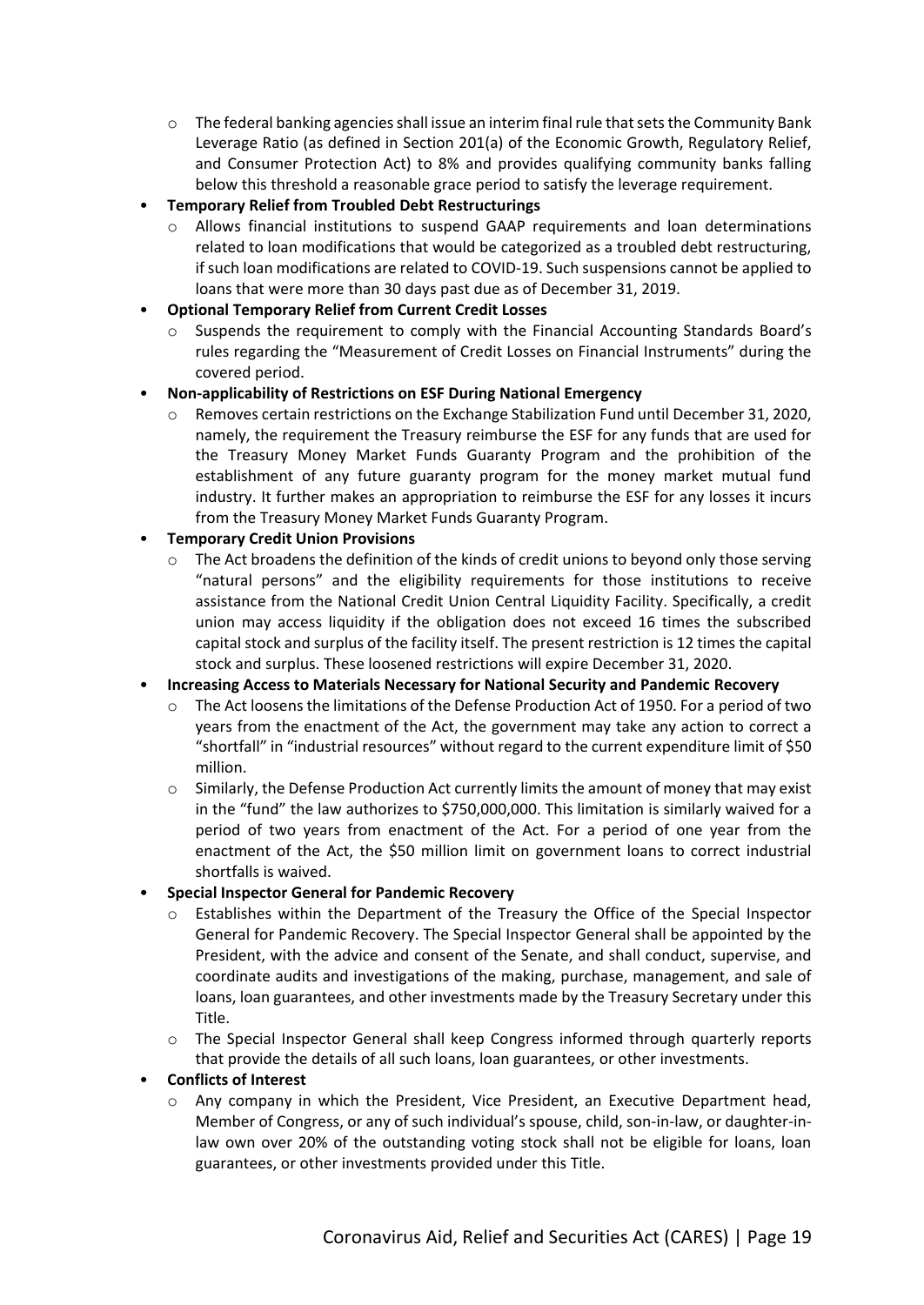## • **Congressional Oversight Commission**

- o Establishes a Congressional Oversight Commission charged with oversight of the implementation of this Title by the Department of the Treasury and the Board of Governors of the Federal Reserve System, including efforts of the Department and the Board to provide economic stability as a result of coronavirus.
- o The Oversight Commission shall consist of five members as follows: one member appointed by the Speaker of the House of Representatives; one member appointed by the House Majority Leader; one member appointed by the Senate Majority Leader; one member appointed by the Senate Minority Leader; one member appointed by the Speaker of the House and Senate Majority Leader, after consultation with the Senate Minority Leader and House Minority Leader.

#### • **Credit Protection During COVID-19**

- o This section requires that furnishers to credit reporting agencies who agree to account forbearance, or agree to modified payments with respect to an obligation or account of a consumer that has been impacted by COVID-19, report such obligation or account as "current" or as the status reported prior to the accommodation during the period of accommodation unless the consumer becomes current.
- o Only applies to accounts for which the consumer has fulfilled requirements pursuant to the forbearance or modified payment agreement.
- $\circ$  Such credit protection is available beginning January 31, 2020 and ends at the later of 120 days after enactment or 120 days after the date the national emergency declaration related to the coronavirus is terminated.

#### • **Foreclosure Moratorium and Consumer Right to Request Forbearance**

- o Prohibits foreclosures on all federally-backed mortgage loans for a 60-day period beginning on March 18, 2020.
- $\circ$  Provides up to 180 days of forbearance for borrowers of a federally-backed mortgage loan who have experienced a financial hardship related to the COVID-19 emergency.
- o Applicable mortgages include those purchased by Fannie Mae and Freddie Mac, insured by HUD, VA, or USDA, or directly made by USDA.
- **Forbearance of Residential Mortgage Loan Payments for Multifamily Properties with Federally Backed Loans**
	- o Provides up to 90 days of forbearance for multifamily borrowers with a federally backed multifamily mortgage loan who have experienced a financial hardship.
	- $\circ$  Borrowers receiving forbearance may not evict or charge late fees to tenants for the duration of the forbearance period.
	- o Applicable mortgages include loans to real property designed for five or more families that are purchased, insured, or assisted by Fannie Mae, Freddie Mac, or HUD.

# • **Temporary Moratorium on Eviction Filings**

o For 120 days beginning on the date of enactment, landlords are prohibited from initiating legal action to recover possession of a rental unit or to charge fees, penalties, or other charges to the tenant related to such nonpayment of rent where the landlord's mortgage on that property is insured, guaranteed, supplemented, protected, or assisted in any way by HUD, Fannie Mae, Freddie Mac, the rural housing voucher program, or the Violence Against Women Act of 1994.

#### • **Reports**

- o Requires the Secretary of the Treasury to publish on the Department's website detailed information about each transaction authorized by this Act, within 72 hours of the time such transaction is executed.
- o The Comptroller General shall conduct a study of the loans and loan guarantees and report the same no later than nine months after enactment of the Act to various congressional committees. The Comptroller General shall continue making such reports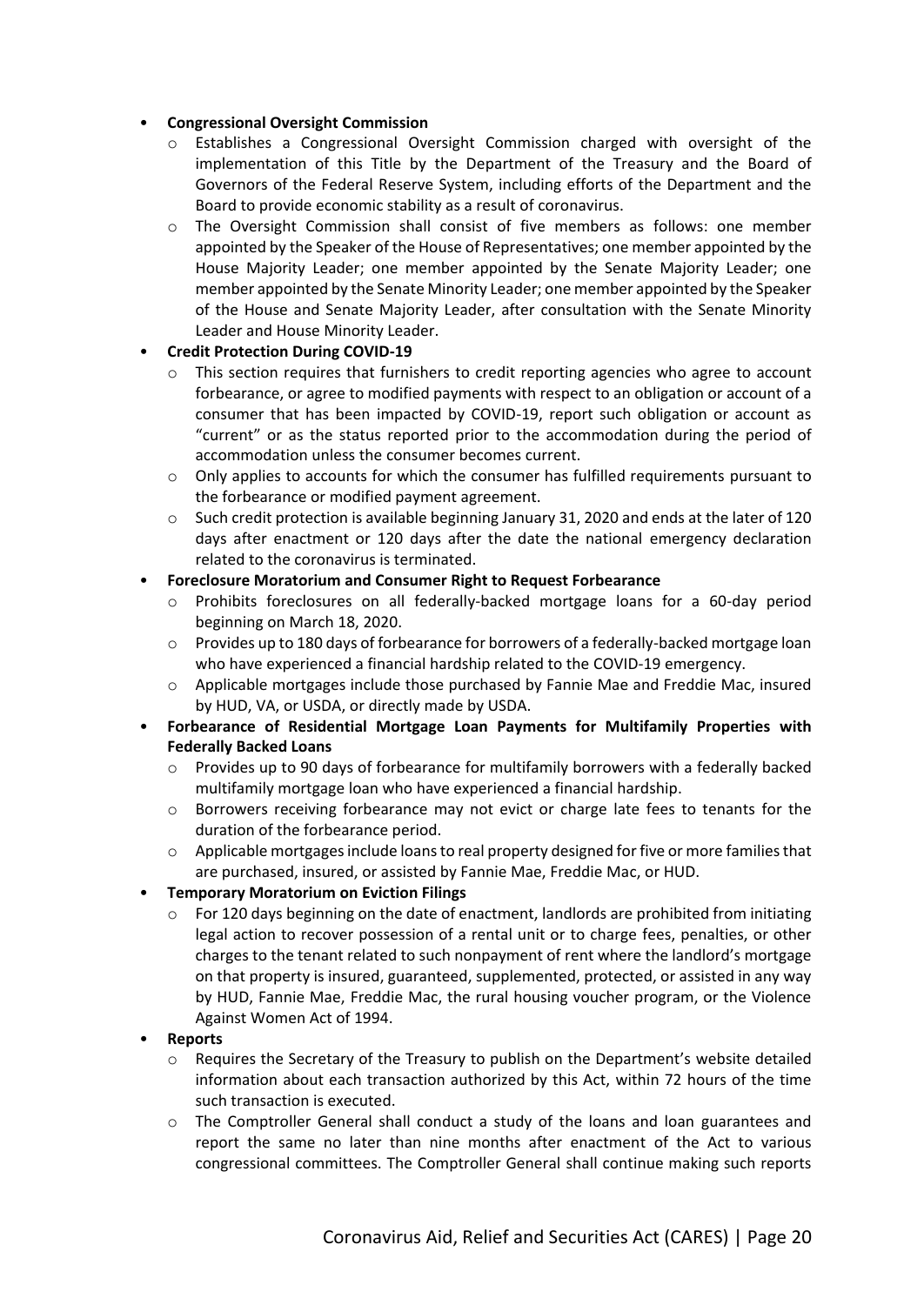annually through the year succeeding the previous year as loans or loan guarantees remain outstanding.

#### **Air Carrier Worker Support**

- **Pandemic Relief for Aviation Workers**
	- o Provides financial assistance for the exclusive use of employee wages, salaries, and benefits in the amounts of up to \$25 billion for passenger air carriers, up to \$4 billion for cargo air carriers, and up to \$3 billion for airline contractors.
	- $\circ$  Provides for \$100 million for administrative fees associated with providing the financial assistance.
- **Procedures for Providing Payroll Support**
	- $\circ$  Provides the formula by which the Secretary will allocate financial assistance. The formula is based on the salaries and benefits reported by an air carrier pursuant to part 241 of Title 14, CFR, for the period from April 1, 2019, through September 30, 2019 be used as the basis of support.
	- $\circ$  Smaller air carriers and contractors that do not file part 241, must document wages, salaries and benefits for the same time period.

#### • **Required Assurances**

- $\circ$  To be eligible for a financial assistance, recipients enter into an agreement with the Secretary of the Treasury that it will not, until September 30, 2020, conduct furloughs, reduce pay rates, buy back stock, pay dividends, and must meet requirements of Sections 4115 and 4117.
- **Protection for Collective Bargaining**
	- o Restricts the Secretary from conditioning financial assistance on a carrier's implementation of measures to enter into negotiations with the certified bargaining representative of a class of employees regarding pay.

# • **Taxpayer Protections**

o Provides for Secretary of Treasury to receive warrants, options, stock and other financial instruments to provide appropriate compensation for the government for the assistance.

# • **Limitation on Certain Employee Compensation**

- o Financial assistance is dependent upon compensation limits.
- o Pay above \$425,000 is frozen for two years.
- o No retirement or severance packages can exceed twice the maximum total compensation during 2019. Further, no officer or employee whose total compensation exceeded \$3,000,000 in 2019 may receive in excess of \$3,000,000 and 50% of the excess over \$3,000,000 of the total compensation received in 2019.
- o Defines "total compensation" to include salary, bonuses, awards of stock, and other financial benefits.

# <span id="page-20-0"></span>CORONAVIRUS RELIEF FUNDS

#### **Coronavirus Relief Fund**

• Provides \$150 billion to states, territories, and tribal governments to use for expenditures incurred due to the public health emergency with respect to COVID-19 in the face of revenue declines, allocated by population proportions, with a minimum of \$1.25 billion for states with relatively small populations.

# <span id="page-20-1"></span>MISCELLANEOUS PROVISIONS

#### **COVID-19 Borrowing Authority for the United States Postal Service**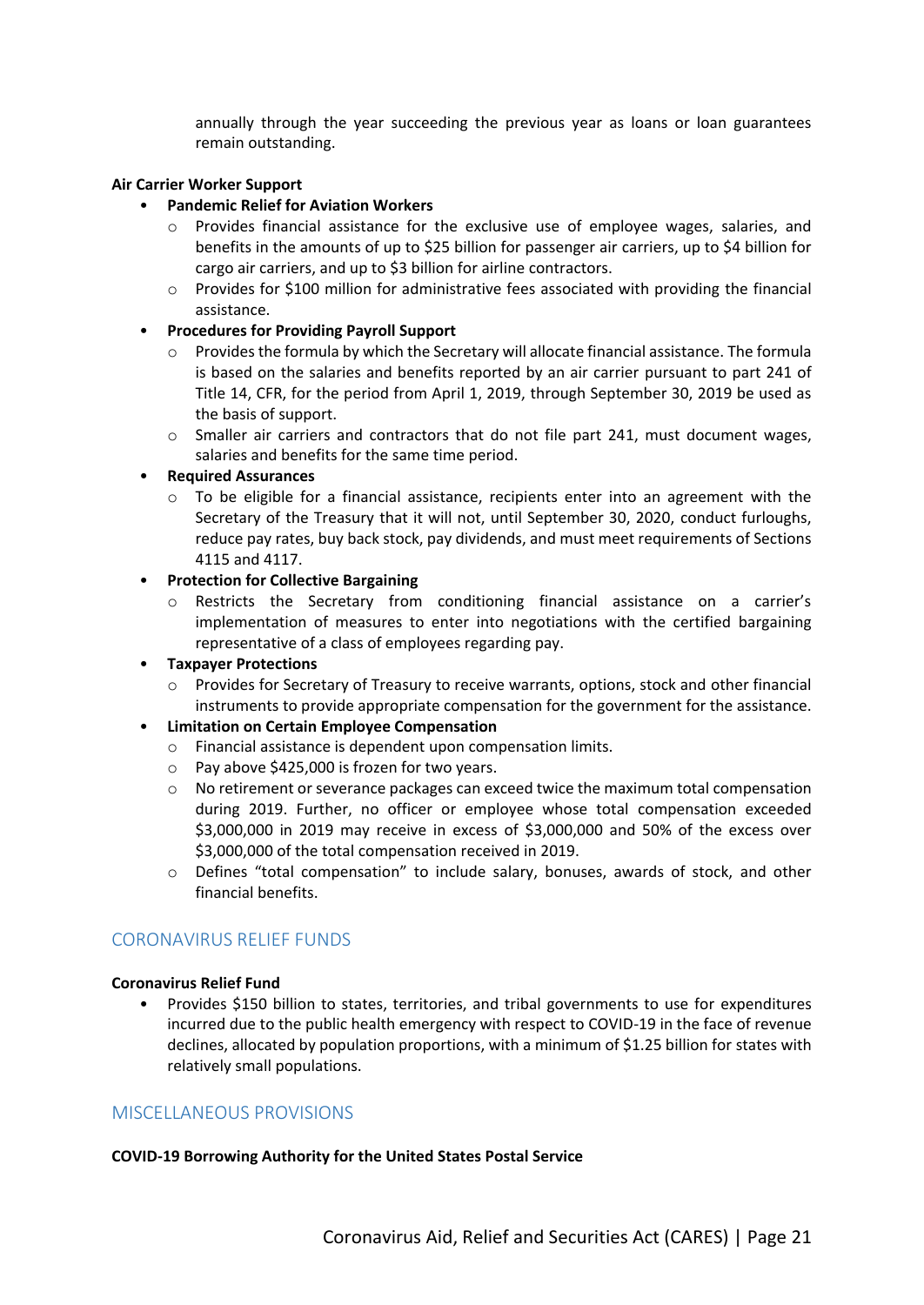• The Secretary of the Treasury may lend the U.S. Postal Service up to \$10 billion for current operating expenses but not to pay any existing debt obligations. The postal service shall prioritize delivery of products for medical purposes and may establish temporary delivery points in order to protect employees or individuals receiving the deliveries.

# <span id="page-21-0"></span>CARES ACT QUESTIONS AND ANSWERS

#### **Recovery Check FAQs (from the U.S. Senate Committee on Finance):**

#### **Who is eligible for a recovery rebate?**

All U.S. residents or citizens with adjusted gross income under \$75,000 (\$112,500 for head of household and \$150,000 married), who are not the dependent of another taxpayer and have a workeligible Social Security Number, are eligible for the full \$1,200 (\$2,400 married) rebate. They are also eligible for an additional \$500 per child. A typical family of four is eligible for a \$3,400 recovery rebate.

#### **What about taxpayers with adjusted gross income over \$75,000 (\$112,500 for head of household and \$150,000 married)? Are they eligible to receive any rebate?**

The rebate amount is reduced by \$5 for each \$100 that a taxpayer's income exceeds the phase-out threshold. The amount is completely phased-out for single filers with incomes exceeding \$99,000, \$146,500 for head of household filers with one child, and \$198,000 for joint filers with no children. For a typical family of four, the amount is completely phased out for those with adjusted gross incomes exceeding \$218,000.

#### **What if my income was above the threshold in 2019, but I've lost my job due to the corona virus? Can I still get a rebate check?**

If your income in 2019 was in the phase-out range you would still receive a partial rebate based on your 2019 tax return. However, the rebate is actually an advance on a tax credit that you may claim on your 2020 tax return. If your income is lower in 2020 than in 2019, any additional credit you are eligible for will be refunded or reduce your tax liability when you file your 2020 tax return next year.

#### **Is the rebate taxable or will I have to pay back any amount if the rebate based on my 2019 return is larger than what it would be if based on my 2020 tax year return?**

No, the rebate is treated like other refundable tax credits, such as the child tax credit and earned income tax credit, and not considered income. Moreover, if the credit amount you qualify based on 2020 income is less than what you qualify for based on your 2019 tax return, it does not have to be paid back.

#### **Who qualifies as a child for purposes of the rebate?**

Any child who is a qualifying child for the purposes of the Child Tax Credit is also a qualifying child for the purposes of the recovery rebate. In general, a child is any dependent of a taxpayer under the age of 17.

#### **Do dependents, other than children under 17, qualify a taxpayer for an additional \$500 per dependent?**

No, the additional \$500 per child is limited to children under 17.

#### **Are individuals with little to no income or those on means-tested federal benefits, such as SSI, eligible for a recovery rebate?**

Yes, there is no qualifying income requirement. Even individuals with \$0 of income are eligible for a rebate so long as they are not the dependent of another taxpayer and have a work-eligible SSN.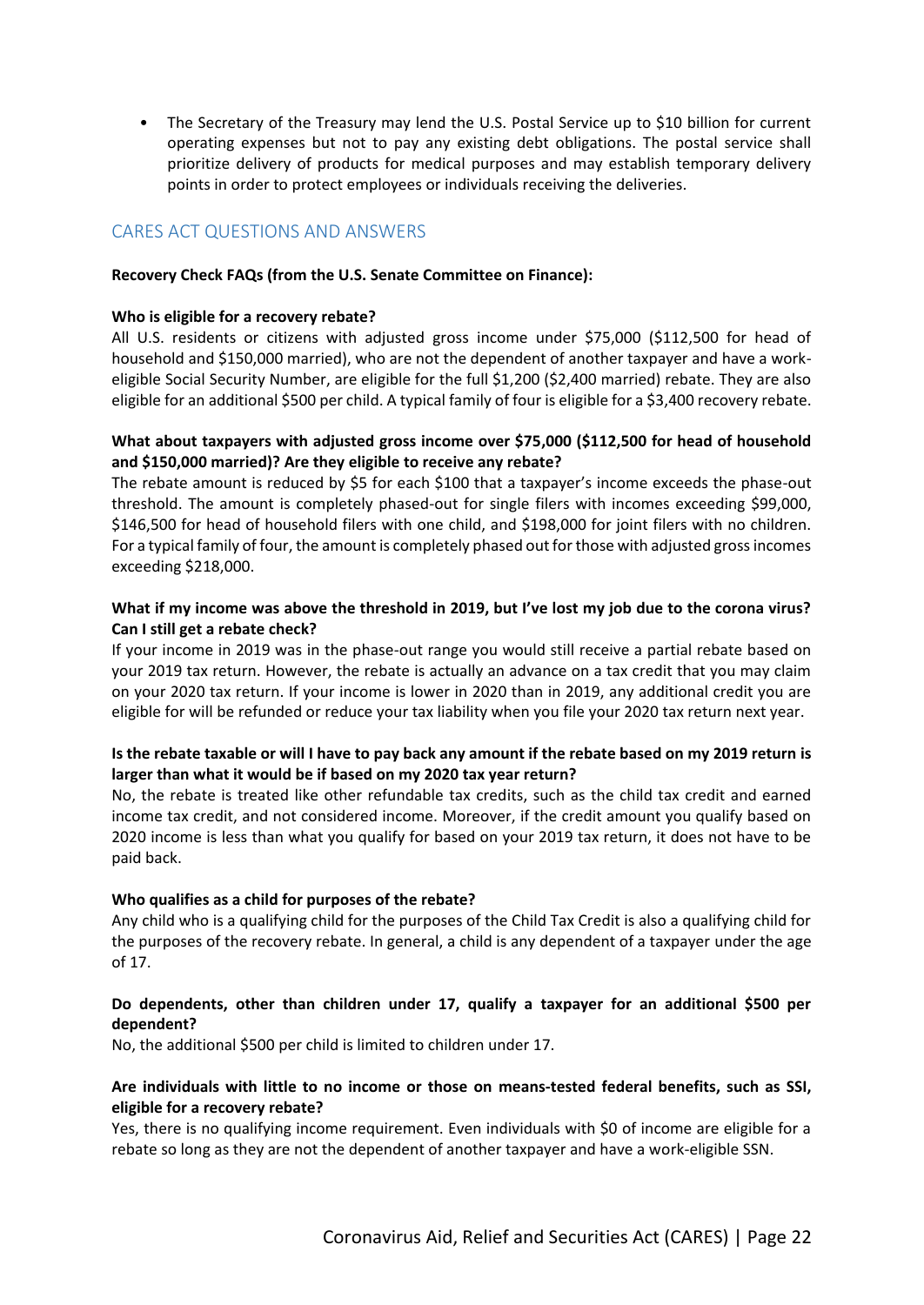# **Are seniors whose only income is from Social Security or a veteran whose only income is a veterans' disability payment eligible?**

Yes, as long as they are not the dependent of another taxpayer. The bill also provides IRS with additional tools to locate and provide rebates to low-income seniors who normally do not file a tax return by allowing them to base a rebate on Form SSA-1099, Social Security Benefit Statement or Form RRB-1099, which is the equivalent of the Social Security statement for Railroad Employees. However, seniors are still encouraged to file their 2019 tax return to ensure they receive their recovery rebate as quickly as possible.

#### **Are college students eligible for a recovery rebate?**

Only if they are not considered a dependent of their parents. Generally, a full-time college student under the age of 24 is considered a dependent if their parent(s) provide more than half of their support.

#### **I am eligible for a rebate, what do I have to do to receive it?**

For the vast majority of Americans, no action on their part will be required to receive a rebate check since the IRS will use a taxpayer's 2019 tax return if filed or their 2018 return if they haven't filed their 2019 return. This includes many individuals with very low income who file a tax return despite not owing any tax in order to take advantage of the refundable Earned Income Tax Credit and Child Tax Credit.

#### **What should I do if I did not file a tax return for 2019 or 2018?**

The best way to ensure you receive a recovery rebate is to file a 2019 tax return if you have not already done so. This could be accomplished for free online from home using the IRS Free file program (https://www.irs.gov/filing/free-file-do-your-federal-taxes-for-free). The bill also instructs the IRS to engage in a public campaign to alert all individuals of their eligibility for the rebate and how to receive it if they have not filed either a 2019 or 2018 tax return.

**If I have a past due debt to a federal or state agency, or owe back taxes, will my rebate be reduced?** No, the bill turns off nearly all administrative offsets that ordinarily may reduce tax refunds for individuals who have past tax debts, or who are behind on other payments to federal or state governments, including student loan payments. The only administrative offset that will be enforced applies to those who have past due child support payments that the states have reported to the Treasury Department.

#### **Employee Retention Credit FAQs (from the U.S. Senate Committee on Finance):**

#### **What businesses qualify for the employee retention credit?**

Any employer, regardless of size, is eligible for the credit during calendar year 2020 if the business: (1) is fully or partially suspended due to a governmental order related to COVID-19, or (2) experiences a significant decline in gross receipts (i.e., a reduction of 50 percent of gross receipts from the same quarter in 2019). The credit also applies to tax-exempt organizations if the operation of the organization is fully or partially suspended due to the circumstances described in (1) above. The credit generally does not apply to governmental employers, including the U.S. Government, state and local governments, or any agency of the foregoing.

#### **Is the credit limited to businesses affected by COVID-19?**

Yes. The credit only applies to qualified wages paid by a business whose operations have been fully or partially suspended pursuant to a governmental order related to COVID-19, or have experienced a significant decline (i.e., 50 percent) in gross receipts, as described above, during the period from March 13, 2020 through December 31, 2020.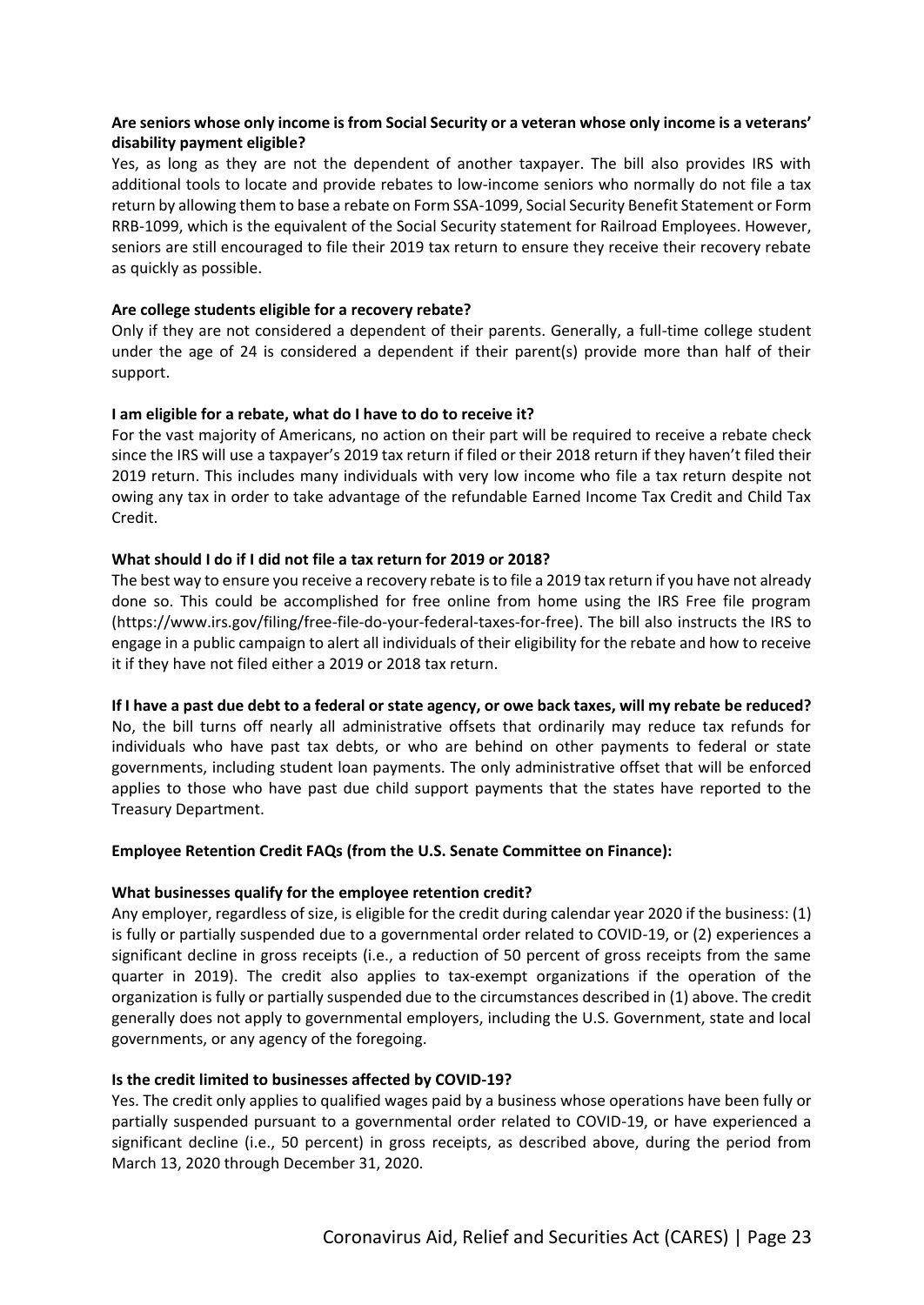#### **Does the credit only apply to small businesses?**

No. For eligible employers with 100 or fewer full-time employees, the credit applies to all employee wages. In contrast, eligible employers with greater than 100 full-time employees may only take into account qualified wages paid to employees when they are not providing services due to a governmental order related to COVID-19.

#### **How much is the credit? How is it calculated?**

The credit is equal to 50 percent of the qualified wages paid by the employer with respect to each employee. The amount of qualified wages with respect to any employee for all calendar quarters in 2020 cannot exceed \$10,000. In other words, there is a \$5,000 total cap on the credit per employee for the 2020 tax year.

#### **How much of an employee's compensation counts toward the credit? Do health care costs count?**

The definition of qualified wages differs depending on the size of the business. For employers with more than 100 full-time employees, qualified wages include wages paid to employees when they are not providing services due to a governmental order related to COVID-19. If an employee is performing services on a reduced schedule, wages paid to the employee are only treated as qualified wages if they exceed what the employee would have otherwise been paid for the services performed. In that case, employers will receive a credit for the difference between the total wages paid to the employee and the amount the employer would have paid for the reduced hours or services actually provided by the employee.

For eligible employers with 100 or fewer full-time employees, all employee wages qualify for the credit, whether or not the employee is providing services to the employer.

Regardless of business size, qualified wages include certain healthcare costs paid by an employer to maintain a group health plan.

Qualified wages do not include wages taken into account for purposes of the payroll tax credit for required paid sick leave or paid family leave as provided in Division G of H.R. 6201, the Families First Coronavirus Response Act (FFCRA). This exception prevents both credits from applying to the same wages paid by an employer.

#### **Does it matter if the business is a corporation? Does it apply to limited liability companies (LLCs), S corporations, partnerships, and sole proprietors?**

The credit is available to corporations as well as pass-through entities, such as LLCs, S corporations, partnerships, and sole proprietors. The credit also is available to most tax-exempt organizations. Although the credit is available to all entity types, the business must meet the eligibility requirements – see Q&A1 above.

#### **Do I have to wait until my business files its 2020 tax return to claim the credit?**

No. The tax credit may be claimed against the employer portion of employment taxes, including Social Security and Railroad Retirement payroll taxes. To the extent the credit exceeds the employer portion of employment taxes due, the credit is treated as an overpayment and is refundable to the employer. The IRS is expected to provide guidance regarding the process for claiming the credit and receiving the refund. See Coronavirus Tax Relief on the IRS.gov website.

#### **Does the business have to pay back the credit?**

No. As long as the employer meets the requirements for the credit (described in the Q&As above), the employer does not have to repay the credit or the resulting refunds.

#### **What if the business claims the FFCRA credit for mandatory sick leave and/or family leave?**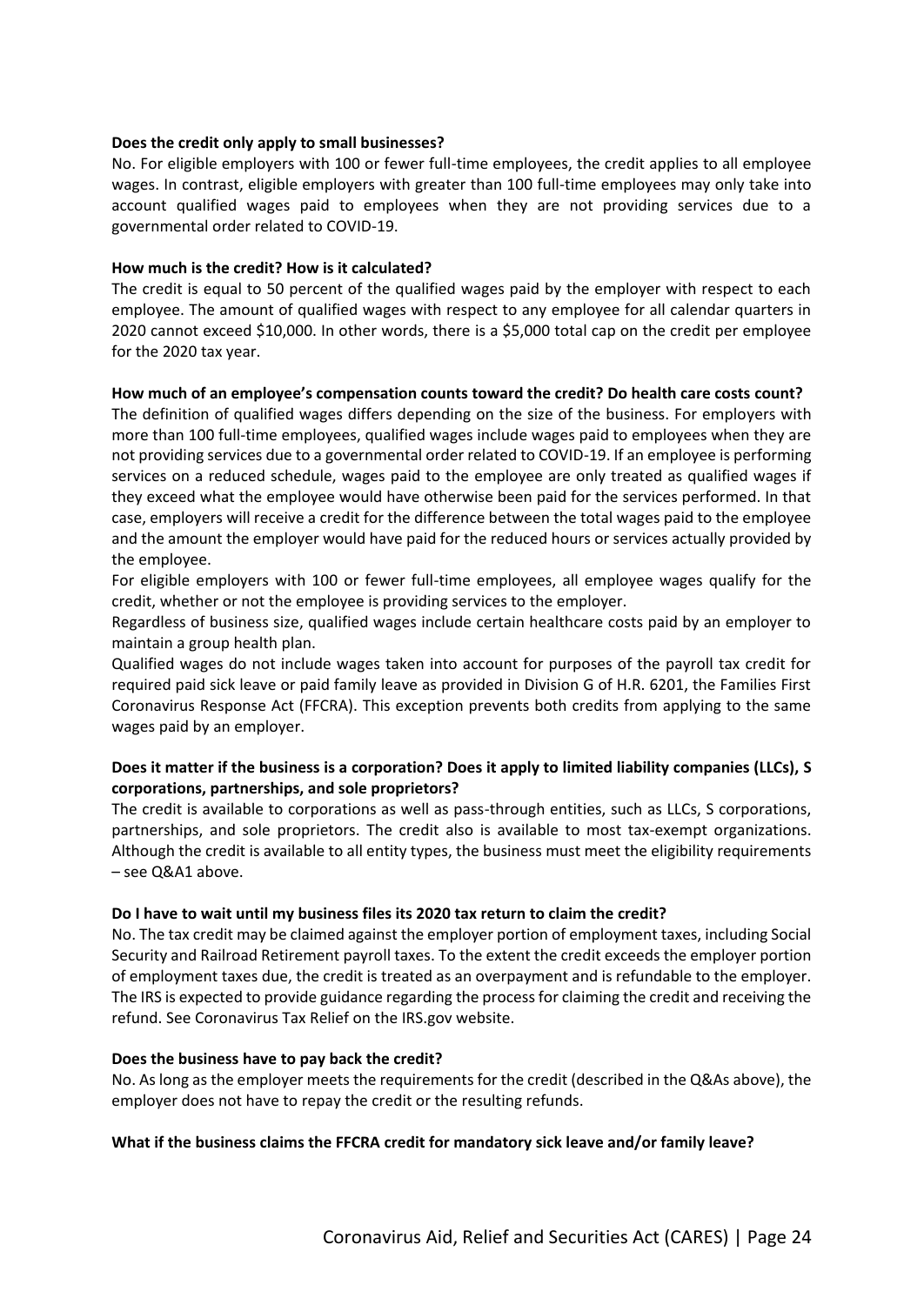If the business claims the FFCRA credit for mandatory sick leave and/or family leave, the wages associated with the FFCRA credit are not eligible as qualified wages for the employee retention credit. This prevents both credits from applying to the same wages paid by an employer.

#### **Is the credit available if the business receives one of the new SBA loans under the CARES Act?**

The credit is not available to employers receiving a small business interruption loan under the SBA's Paycheck Protection Program (CARES Act section 1102).

#### **How long is the credit available?**

The credit is available for qualified wages paid from March 13, 2020 through December 31, 2020.

#### **Where can I get more information on the Employer Retention Credit?**

The IRS is expected to provide guidance regarding the credit, which will be available on the IRS.gov website – see Coronavirus Tax Relief.

# **Small Business Owners FAQs (from the U.S. Senate Committee on Small Business & Entrepreneurship):**

The programs and initiatives in the Coronavirus Aid, Relief, and Economic Security (CARES) Act that was just passed by Congress are intended to assist business owners with whatever needs they have right now. When implemented, there will be many new resources available for small businesses, as well as certain non-profits and other employers. This guide provides information about the major programs and initiatives that will soon be available from the Small Business Administration (SBA) to address these needs, as well as some additional tax provisions that are outside the scope of SBA.

#### **Paycheck Protection Program (PPP) Loans**

The program would provide cash-flow assistance through 100 percent federally guaranteed loans to employers who maintain their payroll during this emergency. If employers maintain their payroll, the loans would be forgiven, which would help workers remain employed, as well as help affected small businesses and our economy snap-back quicker after the crisis. PPP has a host of attractive features, such as forgiveness of up to 8 weeks of payroll based on employee retention and salary levels, no SBA fees, and at least six months of deferral with maximum deferrals of up to a year. Small businesses and other eligible entities will be able to apply if they were harmed by COVID-19 between February 15, 2020 and June 30, 2020. This program would be retroactive to February 15, 2020, in order to help bring workers who may have already been laid off back onto payrolls. **Loans are available through June 30, 2020.**

#### **What types of businesses and entities are eligible for a PPP loan?**

- Businesses and entities must have been in operation on February 15, 2020.
- Small business concerns, as well as any business concern, a  $501(c)(3)$  nonprofit organization, a 501(c)(19) veterans organization, or Tribal business concern described in section 31(b)(2)(C) that has fewer than 500 employees, or the applicable size standard in number of employees for the North American Industry Classification System (NAICS) industry as provided by SBA, if higher.
- Individuals who operate a sole proprietorship or as an independent contractor and eligible self-employed individuals.
- Any business concern that employs not more than 500 employees per physical location of the business concern and that is assigned a NAICS code beginning with 72, for which the affiliation rules are waived.
- Affiliation rules are also waived for any business concern operating as a franchise that is assigned a franchise identifier code by the Administration, and company that receivesfunding through a Small Business Investment Company.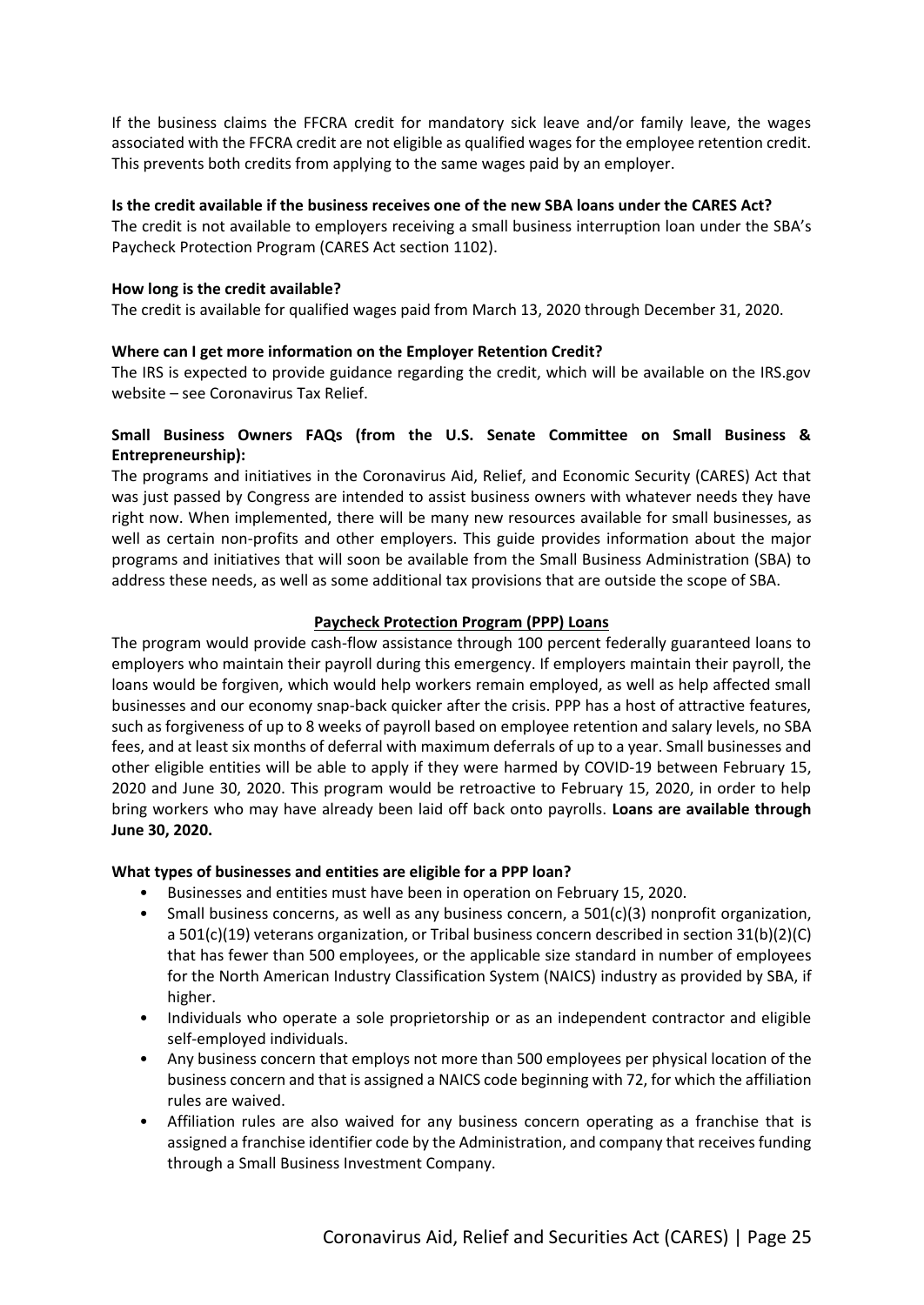#### **What are affiliation rules?**

Affiliation rules become important when SBA is deciding whether a business's affiliations preclude them from being considered "small." Generally, affiliation exists when one business controls or has the power to control another or when a third party (or parties) controls or has the power to control both businesses.

#### **What types of non-profits are eligible?**

In general, 501(c)(3) and 501(c)(19) non-profits with 500 employees or fewer as most non- profit SBA size standards are based on revenue, not employee number.

#### **How is the loan size determined?**

Depending on your business's situation, the loan size will be calculated in different ways (see below). The maximum loan size is always **\$10 million.**

- **If you were in business February 15, 2019 – June 30, 2019:** Your max loan is equal to 250 percent of your average monthly payroll costs during that time period. If your business employs seasonal workers, you can opt to choose March 1, 2019 as your time period start date.
- **If you were not in business between February 15, 2019 – June 30, 2019**: Your max loan is equal to 250 percent of your average monthly payroll costs between January 1, 2020 and February 29, 2020.
- **If you took out an Economic Injury Disaster Loan (EIDL) between February 15, 2020 and June 30, 2020** and you want to refinance that loan into a PPP loan, you would add the outstanding loan amount to the payroll sum.

#### **What costs are eligible for payroll?**

- Compensation (salary, wage, commission, or similar compensation, payment of cash tip or equivalent)
- Payment for vacation, parental, family, medical, or sick leave
- Allowance for dismissal or separation
- Payment required for the provisions of group health care benefits, including insurance premiums
- Payment of any retirement benefit
- Payment of State or local tax assessed on the compensation of employees

#### **What costs are not eligible for payroll?**

- Employee/owner compensation over \$100,000
- Taxes imposed or withheld under chapters 21, 22, and 24 of the IRS code
- Compensation of employees whose principal place of residence is outside of the U.S.
- Qualified sick and family leave for which a credit is allowed under sections 7001 and 7003 of the Families First Coronavirus Response Act

#### **What are allowable uses of loan proceeds?**

- Payroll costs (as noted above)
- Costs related to the continuation of group health care benefits during periods of paid sick, medical, or family leave, and insurance premiums
- Employee salaries, commissions, or similar compensations (see exclusions above)
- Payments of interest on any mortgage obligation (which shall not include any prepayment of or payment of principal on a mortgage obligation)
- Rent (including rent under a lease agreement)
- **Utilities**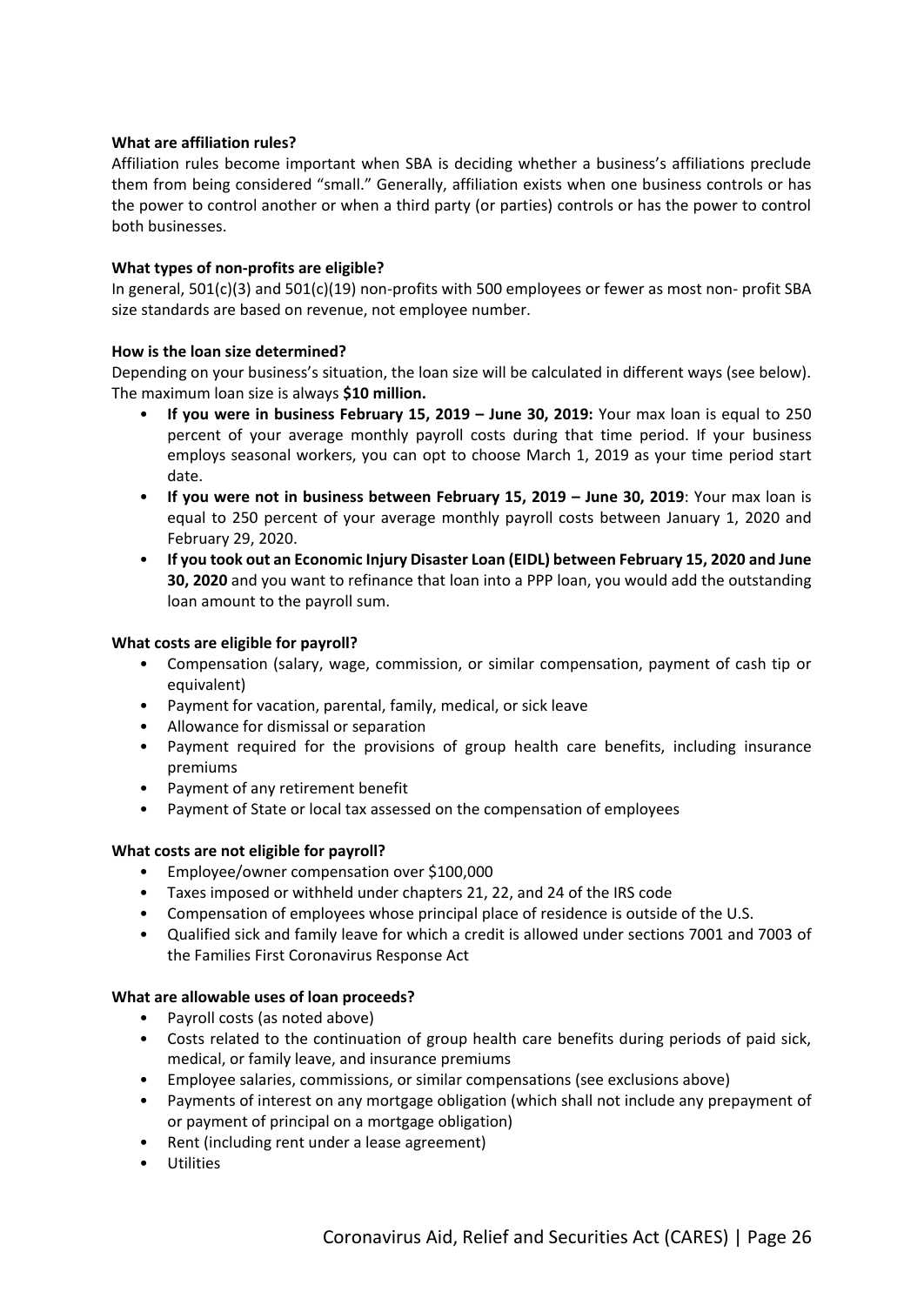• Interest on any other debt obligations that were incurred before the covered period

#### **What are the loan term, interest rate, and fees?**

For any amounts not forgiven, the maximum term is 10 years, the maximum interest rate is 4 percent, zero loan fees, zero prepayment fee (SBA will establish application fees caps for lenders that charge).

#### **How is the forgiveness amount calculated?**

Forgiveness on a covered loan is equal to the sum of the following payroll costs incurred during the covered 8 week period compared to the previous year or time period, proportionate to maintaining employees and wages (excluding compensation over \$100,000):

• Payroll costs plus any payment of interest on any covered mortgage obligation (not including any prepayment or payment of principal on a covered mortgage obligation) plus any payment on any covered rent obligation plus and any covered utility payment.

#### **How do I get forgiveness on my PPP loan?**

You must apply through your lender for forgiveness on your loan. In this application, you must include:

- Documentation verifying the number of employees on payroll and pay rates, including IRS payroll tax filings and State income, payroll and unemployment insurance filings.
- Documentation verifying payments on covered mortgage obligations, lease obligations, and utilities.
- Certification from a representative of your business or organization that is authorized to certify that the documentation provided is true and that the amount that is being forgiven was used in accordance with the program's guidelines for use.

#### **What happens after the forgiveness period?**

Any loan amounts not forgiven are carried forward as an ongoing loan with max terms of 10 years, at a maximum interest rate of 4%. Principal and interest will continue to be deferred, for a total of 6 months to a year after disbursement of the loan. The clock does not start again.

#### **Can I get more than one PPP loan?**

No, an entity is limited to one PPP loan. Each loan will be registered under a Taxpayer Identification Number at SBA to prevent multiple loans to the same entity.

#### **Where should I go to get a PPP loan from?**

All current SBA 7(a) lenders are eligible lenders for PPP. The Department of Treasury will also be in charge of authorizing new lenders, including non- bank lenders, to help meet the needs of small business owners.

#### **How does the PPP loan coordinate with SBA's existing loans?**

Borrowers may apply for PPP loans and other SBA financial assistance, including Economic Injury Disaster Loans (EIDLs), 7(a) loans, 504 loans, and microloans, and also receive investment capital from Small Business Investment Corporations (SBICs). However, you cannot use your PPP loan for the same purpose as your other SBA loan(s). For example, if you use your PPP to cover payroll for the 8-week covered period, you cannot use a different SBA loan product for payroll for those same costs in that period, although you could use it for payroll not during that period or for different workers.

# **How does the PPP loan work with the temporary Emergency Economic Injury Grants and the Small Business Debt Relief program?**

Emergency Economic Injury Grant and Economic Injury Disaster Loan (EIDL) recipients and those who receive loan payment relief through the Small Business Debt Relief Program may apply for and take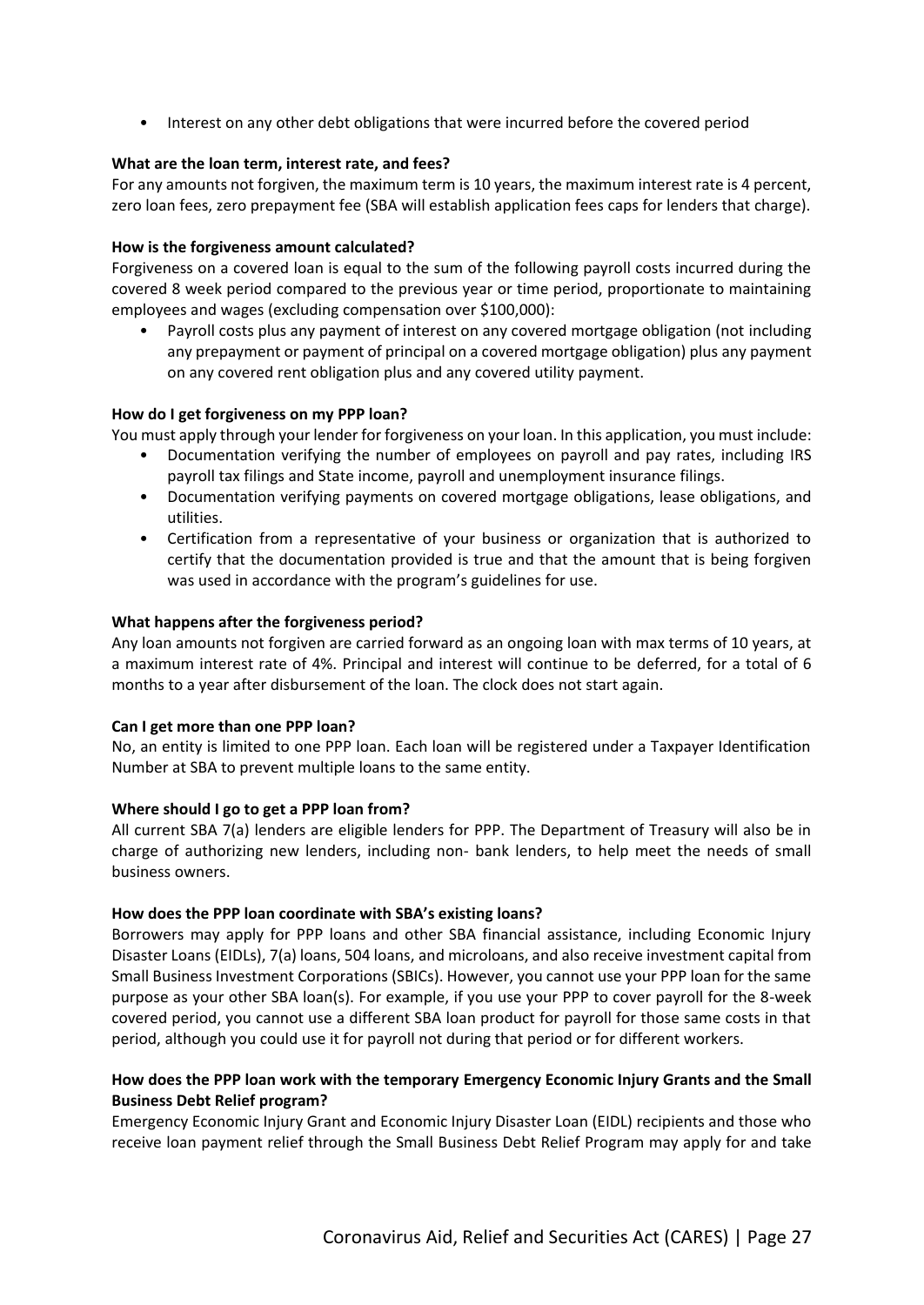out a PPP loan as long as there is no duplication in the uses of funds. Refer to those sections for more information.

#### **Small Business Debt Relief Program**

This program will provide immediate relief to small businesses with non-disaster SBA loans, in particular 7(a), 504, and microloans. Under it, SBA will cover all loan payments on these SBA loans, including principal, interest, and fees, for six months. This relief will also be available to new borrowers who take out loans within six months of the President signing the bill into law.

#### **Which SBA loans are eligible for debt relief under this program?**

7(a) loans not made under the Paycheck Protection Program (PPP), 504 loans, and microloans. Disaster loans are not eligible

#### **How does debt relief under this program work with a PPP loan?**

Borrowers may separately apply for and take out a PPP loan, but debt relief under this program will not apply to a PPP loan.

#### **How do I know if I'm eligible for a 7(a), 504, or microloan?**

In general, businesses must meet size standards, be based in the U.S., be able to repay, and have a sound business purpose. To check whether your business is considered small, you will need your business's 6-digit North American Industry Classification System (NAICS) code and 3-year average annual revenue. Each program has different requirements, see https://www.sba.gov/fundingprograms/loans for more details.

#### **What is a 7(a) loan and how do I apply?**

7(a) loans are an affordable loan product of up to \$5 million for borrowers who lack credit elsewhere and need access to versatile financing, providing short-term or long-term working capital and to purchase an existing business, refinance current business debt, or purchase furniture, fixtures and supplies. In the program, banks share a portion of the risk of the loan with SBA. There are many different types of 7(a) loans, you can visit this site to find the one that's best for you. You apply for a 7(a) loan with a bank or a mission-based lender. SBA has a free referral service tool called Lender Match to help find a lender near you.

#### **What is a 504 loan and how do I apply?**

The 504 Loan Program provides loans of up to \$5.5 million to approved small businesses with longterm, fixed-rate financing used to acquire fixed assets for expansion or modernization. It is a good option if you need to purchase real estate, buildings, and machinery. You apply through a Certified Development Company, which is a nonprofit corporation that promotes economic development. SBA has a free referral service tool called Lender Match to help find a lender near you.

#### **What is a microloan and how do I apply?**

The Microloan Program provides loans up to \$50,000 to help small businesses and certain not-forprofit childcare centers to start up and expand. The average microloan is about \$13,000. These loans are delivered through mission-based lenders who are also able to provide business counseling. SBA has a free referral service tool called Lender Match to help find a microlender near you.

#### **I am unfamiliar with SBA loans, can anyone help me apply?**

Yes, SBA resource partners are available to help guide you through the loan application process.

# **Economic Injury Disaster Loans & Emergency Economic Injury Grants**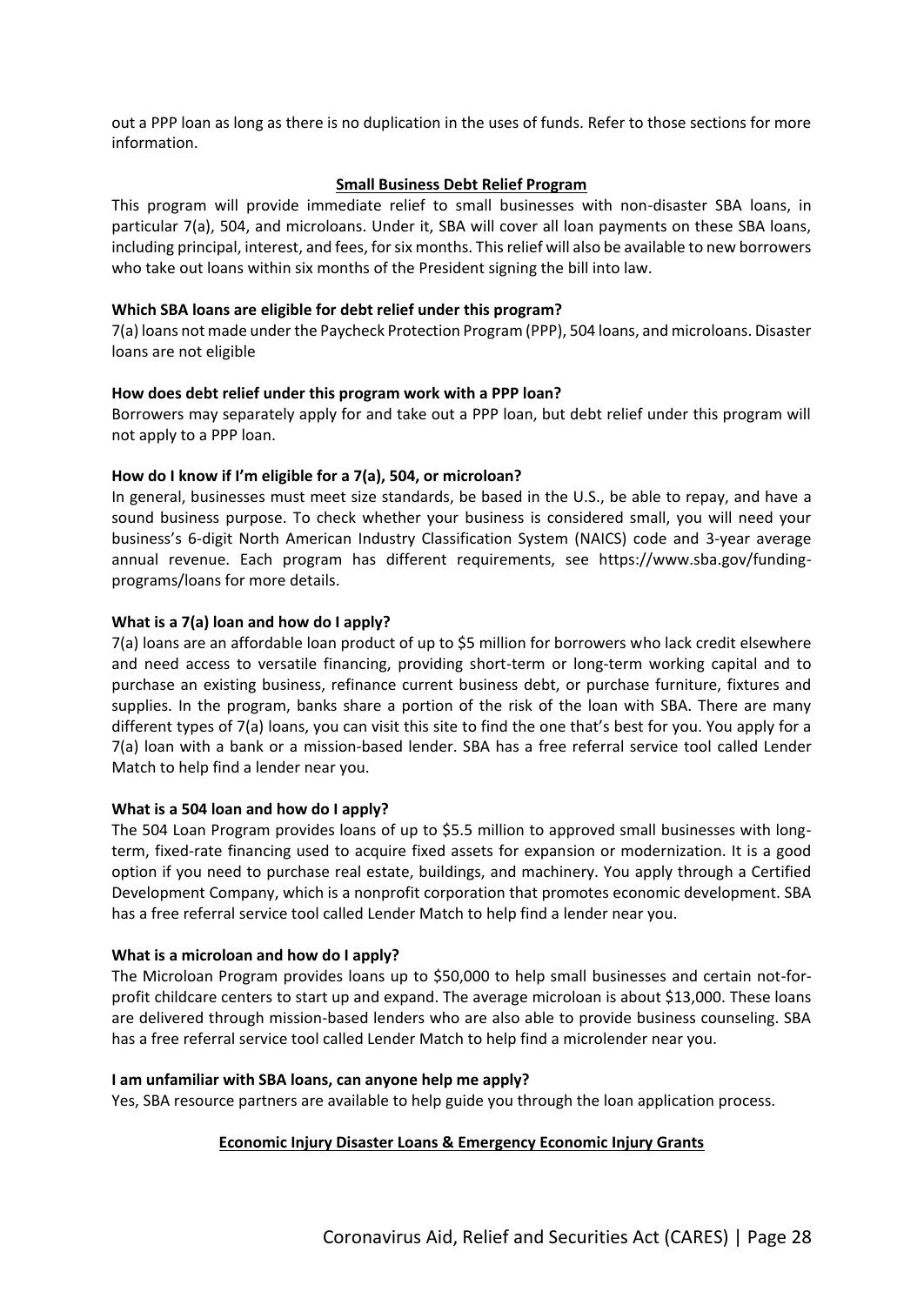These grants provide an emergency advance of up to \$10,000 to small businesses and private nonprofits harmed by COVID-19 within three days of applying for an SBA Economic Injury Disaster Loan (EIDL). To access the advance, you first apply for an EIDL and then request the advance. **The advance does not need to be repaid under any circumstance**, and may be used to keep employees on payroll, to pay for sick leave, meet increased production costs due to supply chain disruptions, or pay business obligations, including debts, rent and mortgage payments.

#### **Are businesses and private non-profits in my state eligible for an EIDL related to COVID- 19?**

Yes, those suffering substantial economic injury in all 50 states, DC, and the territories may apply for an EIDL.

#### **What is an EIDL and what is it used for?**

EIDLs are lower interest loans of up to \$2 million, with principal and interest deferment at the Administrator's discretion, that are available to pay for expenses that could have been met had the disaster not occurred, including payroll and other operating expenses.

#### **Who is eligible for an EIDL?**

Those eligible are the following with 500 or fewer employees:

- Sole proprietorships, with or without employees
- Independent contractors
- Cooperatives and employee owned businesses
- Tribal small businesses

Small business concerns and small agricultural cooperatives that meet the applicable size standard for SBA are also eligible, as well as most private non-profits of any size. See below for more info on size standards.

#### **My private non-profit is not a 501(c)(3). Is it still eligible for an EIDL and a grant?**

Yes, if you are a private non-profit with an effective ruling letter from the IRS, granting tax exemption under sections 501(c), (d), or (e) of the Internal Revenue Code of 1954, or if you can provide satisfactory evidence from the State that the non-revenue producing organization or entity is a nonprofit one organized or doing business under State law. However, a recipient that is principally engaged in teaching, instructing, counseling, or indoctrinating religion or religious beliefs, whether in a religious or secular setting, or primarily engaged in political or lobbying activities is not eligible to receive an EIDL. If you are uncertain whether you qualify, please consult with legal counsel to determine whether your organization meets program criteria.

#### **Who is eligible for an Emergency Economic Injury Grant?**

Those eligible for an EIDL and who have been in operation since January 31, 2020, when the public health crisis was announced.

#### **How long are Emergency Economic Injury Grants available?**

January 31, 2020 – December 31, 2020. The grants are backdated to January 31, 2020 to allow those who have already applied for EIDLs to be eligible to also receive a grant.

#### **If I get an EIDL and/or an Emergency Economic Injury Grant, can I get a PPP loan?**

Whether you've already received an EIDL unrelated to COVID-19 or you receive a COVID- 19 related EIDL and/or Emergency Grant between January 31, 2020 and June 30, 2020, you may also apply for a PPP loan. If you ultimately receive a PPP loan or refinance an EIDL into a PPP loan, any advance amount received under the Emergency Economic Injury Grant Program would be subtracted from the amount forgiven in the PPP. However, you cannot use your EIDL for the same purpose as your PPP loan. For example, if you use your EIDL to cover payroll for certain workers in April, you cannot use PPP for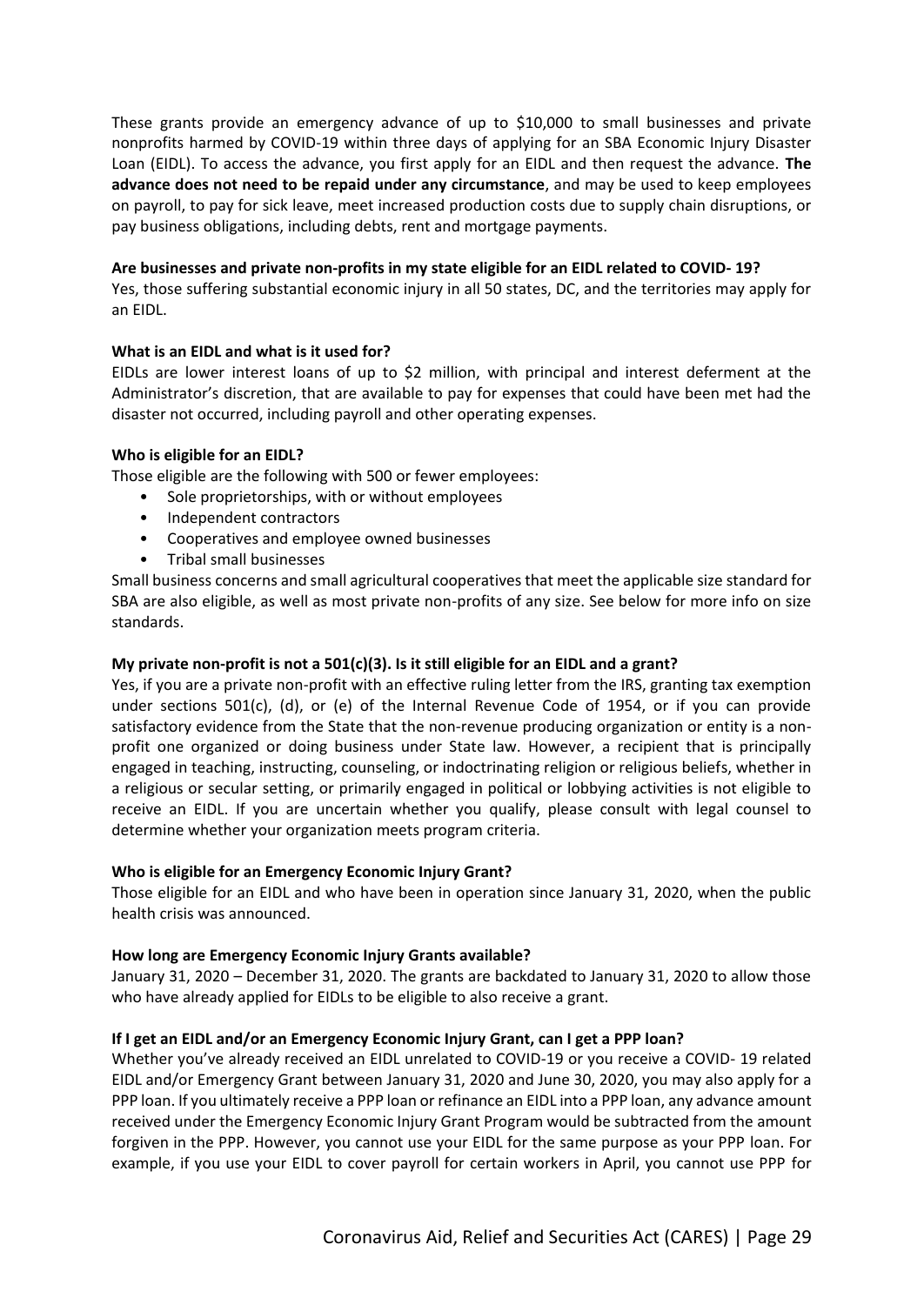payroll for those same workers in April, although you could use it for payroll in March or for different workers in April.

#### **How do I know if my business is a small business?**

Please visit https://www.sba.gov/size-standards/ to find out if your business meets SBA's small business size standards. You will need the 6-digit North American Industry Classification Code for your business and your business's 3-year average annual revenue.

#### **How do I apply for an economic injury disaster loan?**

To apply for an EIDL online, please visit https://disasterloan.sba.gov/ela/. Your SBA District Office is an important resource when applying for SBA assistance.

#### **I am unfamiliar with the EIDL process, can anyone help me apply?**

Yes, SBA resource partners are available to help guide you through the EIDL application process. You can find the nearest Small Business Development Center (SBDC), Women's Business Center, or SCORE mentorship chapter at https://www.sba.gov/local- assistance/find/.

#### **Counseling & Training**

If you, like many small business owners, need a business counselor to help guide you through this uncertain time, you can turn to your local Small Business Development Center (SBDC), Women's Business Center (WBC), or SCORE mentorship chapter. These resource partners, and the associations that represent them, will receive additional funds to expand their reach and better support small business owners with counseling and up-to-date information regarding COVID-19. There will soon be a joint platform that consolidates information and resources related to COVID-19 in order to provide consistent, timely information to small businesses. To find a local resource partner, visit https://www.sba.gov/localassistance/find/.

#### **Do I have to pay for counseling and training through SBDCs, WBCs, and MBDCs?**

Counseling is free and training is low-cost with these partners. The additional funds that Congress provided will help keep this possible. Mentorship through SCORE is always free.

#### **What is a SBDC?**

SBDCs are a national network of nearly 1,000 centers that are located at leading universities, colleges, state economic development agencies and private partners. They provide counseling and training to new and existing businesses. Each state has a lead center that coordinates services specifically for that state, which you can find by clicking the link above. To find out more about SBDCs, visit https://americassbdc.org/about-us/.

#### **What is a WBC; is it only for women?**

WBCs are a national network of more than 100 centers that offer one-on-one counseling, training, networking, workshops, technical assistance and mentoring to entrepreneurs on numerous business development topics. In addition to women, WBCs are mandated to serve the needs of underserved entrepreneurs, including low-income entrepreneurs. They often offer flexible hours to meet the needs of their diverse clientele. To find out more about WBCs, visit https://www.awbc.org/.

#### **What is SCORE?**

SCORE provides free, confidential business advice through our volunteer network of 10,000+ business experts. You can meet with a mentor online.

#### **Who do MBDCs serve?**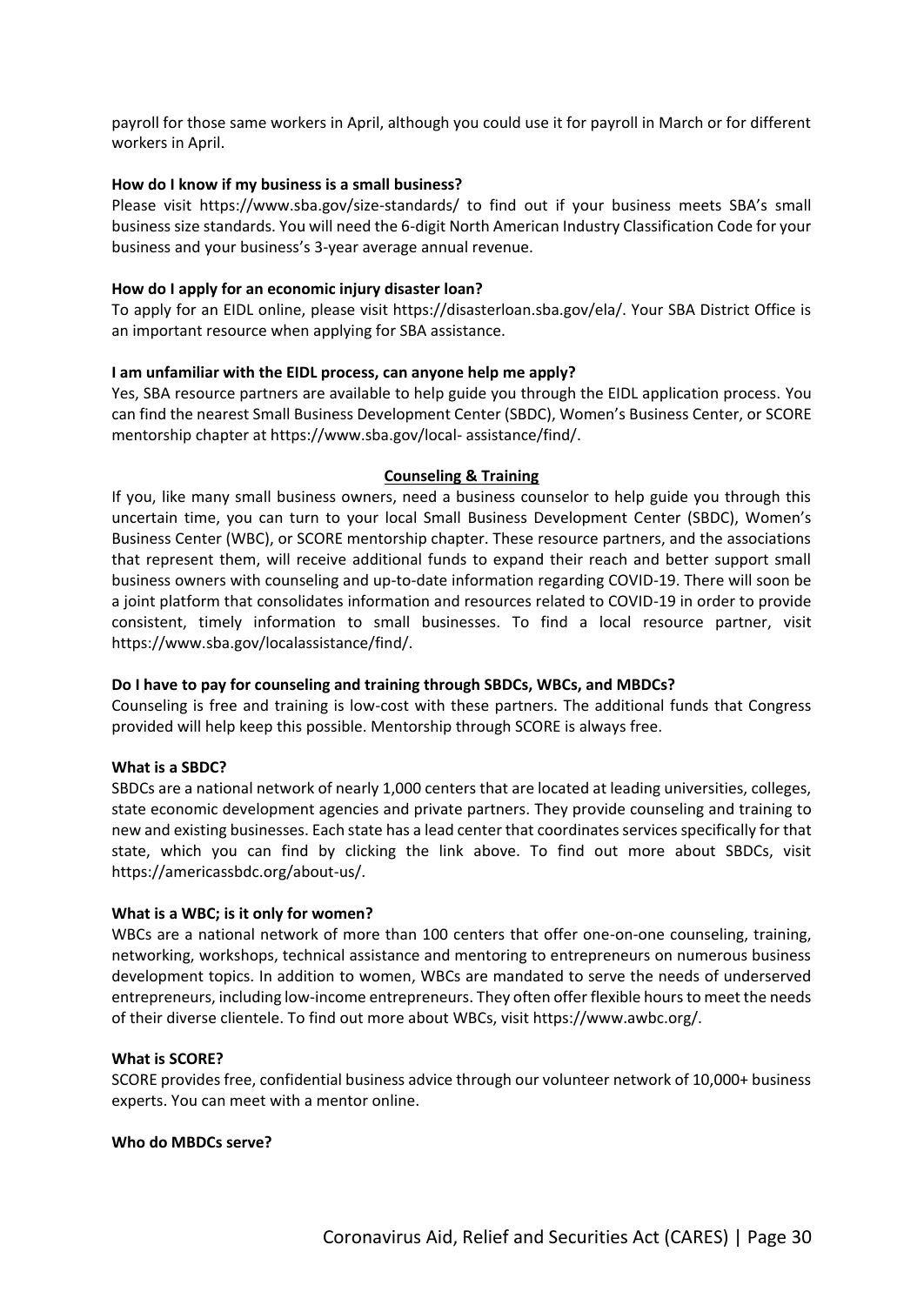MBDCs are a good option for minority-owned businesses (including those owned by Black, Hispanic, Asian American/Pacific Islander, and American Indian business owners), especially those seeking to penetrate new markets — domestic & global — and grow in size and scale.

#### **Do I have to pay for counseling and training through SBDCs, WBCs, and MBDCs?**

Counseling is free and training is low-cost with these partners. The additional funds that Congress provided will help keep this possible. Mentorship through SCORE is always free.

#### **What is a SBDC?**

SBDCs are a national network of nearly 1,000 centers that are located at leading universities, colleges, state economic development agencies and private partners. They provide counseling and training to new and existing businesses. Each state has a lead center that coordinates services specifically for that state, which you can find by clicking the link above. To find out more about SBDCs, visit https://americassbdc.org/about-us/.

#### **CHAPTER 1: TEST YOUR KNOWLEDGE**

The following questions are designed to ensure that you have a complete understanding of the information presented in the chapter (assignment). They are included as an additional tool to enhance your learning experience and do not need to be submitted in order to receive CPE credit.

We recommend that you answer each question and then compare your response to the suggested solutions on the following page(s) before answering the final exam questions related to this chapter (assignment).

#### **1. Which of the following is the period covered under the Paycheck Loan Program:**

- A. February 15, 2020 June 30, 2020
- B. January 31, 2020 December 31, 2020
- C. April 1, 2020 December 1, 2020
- D. February 15, 2020 September 30, 2020

# **2. How long will loan payments be deferred for someone who qualifies for the loan forgiveness program under the CARES Act:**

- A. 60 days
- B. 90 days
- C. 6 months
- D. one year

#### **3. Which of the following is not one of the benefits available under the expanded unemployment benefits package:**

- A. an increase of \$600 per week in addition to the amounts customarily available
- B. telework employees are now able to claim unemployment benefits
- C. states can agree to waive the waiting period for receipt of benefits
- D. the federal government will temporarily fund short-time compensation

#### **4. Which of the following is the maximum amount allowable as an above-the-line tax deduction for charitable contributions for the 2020 tax year:**

- A. \$100
- B. \$300
- C. \$500
- D. \$1,000

#### **5. Which of the following would qualify for the employee retention credit:**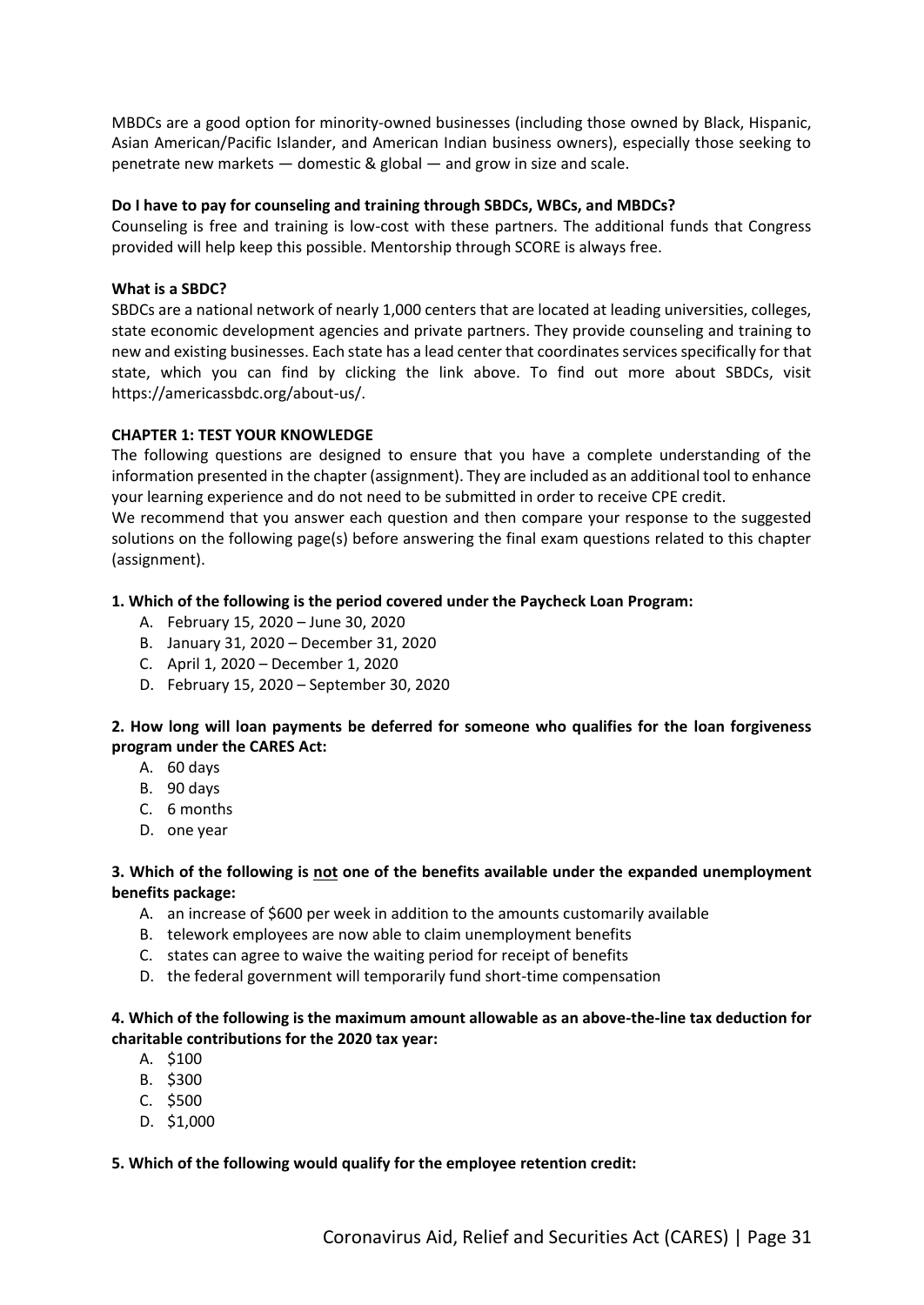- A. a business with less than 100 employees that experienced a 10% reduction in gross receipts from the same quarter in 2019
- B. a tax exempt organization that had to partially suspend their operations due to a government order related to COVID-19
- C. a restaurant that experienced a 50% reduction in gross receipts during January 2020
- D. all of the above

# **6. What is the maximum allowable amount of a low interest loan available through the Emergency Economic Injury Grant:**

- A. \$500,000
- B. \$1 million
- C. \$2 million
- D. \$5 million

# **CHAPTER 1: SOLUTIONS AND SUGGESTED RESPONSES**

Below are the solutions and suggested responses for the questions on the previous page(s). If you choose an incorrect answer, you should review the pages as indicated for each question to ensure comprehension of the material.

1.

- A. **CORRECT**. The Paycheck Loan Program covers the period from February 15, 2020 June 30, 2020 and greatly expands SBA loan eligibility.
- B. Incorrect. January 31, 2020 December 31, 2020 are the dates covered by the Emergency Economic Injury Disaster Loans, not the Paycheck Loan Program.
- C. Incorrect. April 1, 2020 December 1, 2020 are the dates affecting leave taken from work under the FFCRA program, not the Paycheck Loan Program.
- D. Incorrect. While the period covered does begin on February 15th, it ends prior to September 30, 2020.

2.

- A. Incorrect. Under this program, loan payments are deferred for longer than 60 days.
- B. Incorrect. Under this program, loan payments are deferred for longer than 90 days.
- C. **CORRECT**. Under the loan forgiveness program, payments are deferred for a 6-month period.
- D. Incorrect. Payments are not deferred for a full year under this program.

3.

- A. Incorrect. Under the CARES Act, unemployment recipients are entitled to an additional \$600/wk.
- B. **CORRECT**. The only individuals who are expressly excluded from unemployment benefits are those who are able to telework with pay and those receiving paid sick leave.
- C. Incorrect. States are now able to waive the waiting period for receiving benefits if they so choose.
- D. Incorrect. The federal government will temporarily fund short-time compensation under existing state plans.

# 4.

- A. Incorrect. The CARES Act now allows for more than \$100 in charitable contributions.
- B. **CORRECT**. The CARES Act sets the maximum allowable amount of charitable contributions to \$300.
- C. Incorrect. Even with changes via the CARES Act, the above-the-line deduction for donations is not as high as \$500.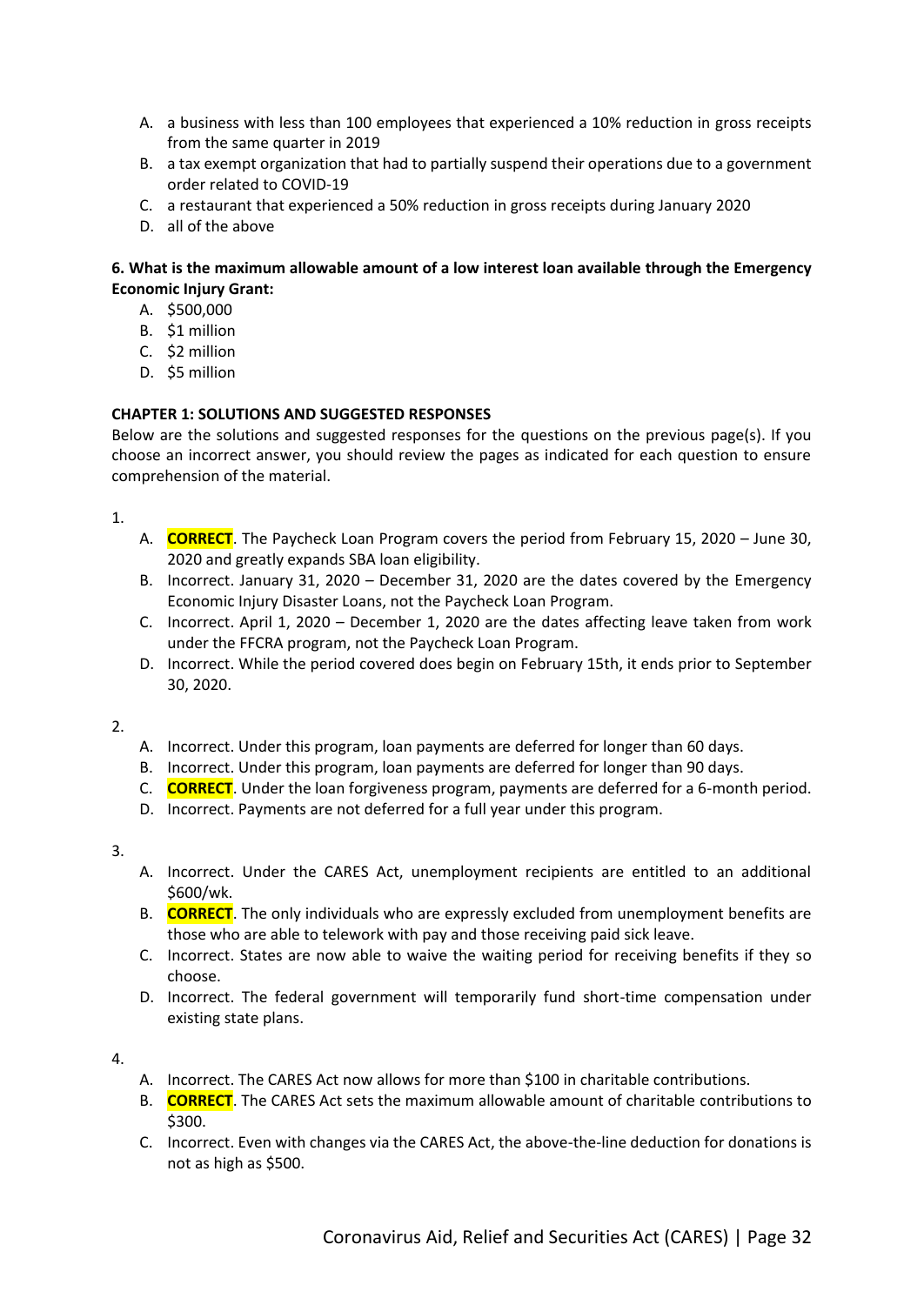D. Incorrect. \$1,000 is too high of a maximum above-the-line tax deduction for donations.

5.

- A. Incorrect. A business must have experienced a significant reduction in gross receipts, ie: a 50% quarterly reduction.
- B. **CORRECT**. The credit does apply to tax-exempt organizations if the organization had to fully or partially suspend due circumstances revolving around the coronavirus
- C. Incorrect. The COVID-19 pandemic needs to be the reason for the dramatic reduction in sales and the pandemic was not rampant in the United States in January 2020.
- D. Incorrect. Since a 10% loss in sales or a cause unrelated to the pandemic do not qualify for the employee retention credit, "all of the above" cannot be correct.

6.

- A. Incorrect. The EIDL loans are available to small businesses for more than \$500,000.
- B. Incorrect. The SBA set a higher limit than \$1 million on the EIDL loans.
- C. **CORRECT**. EIDL loans of up to \$2 million are available to pay for expenses that could have been met had the disaster not occurred – basically payroll and other operating expenses.
- D. Incorrect. The SBA will not loan as much as \$5 million to any one business through the Emergency Economic Injury Grant.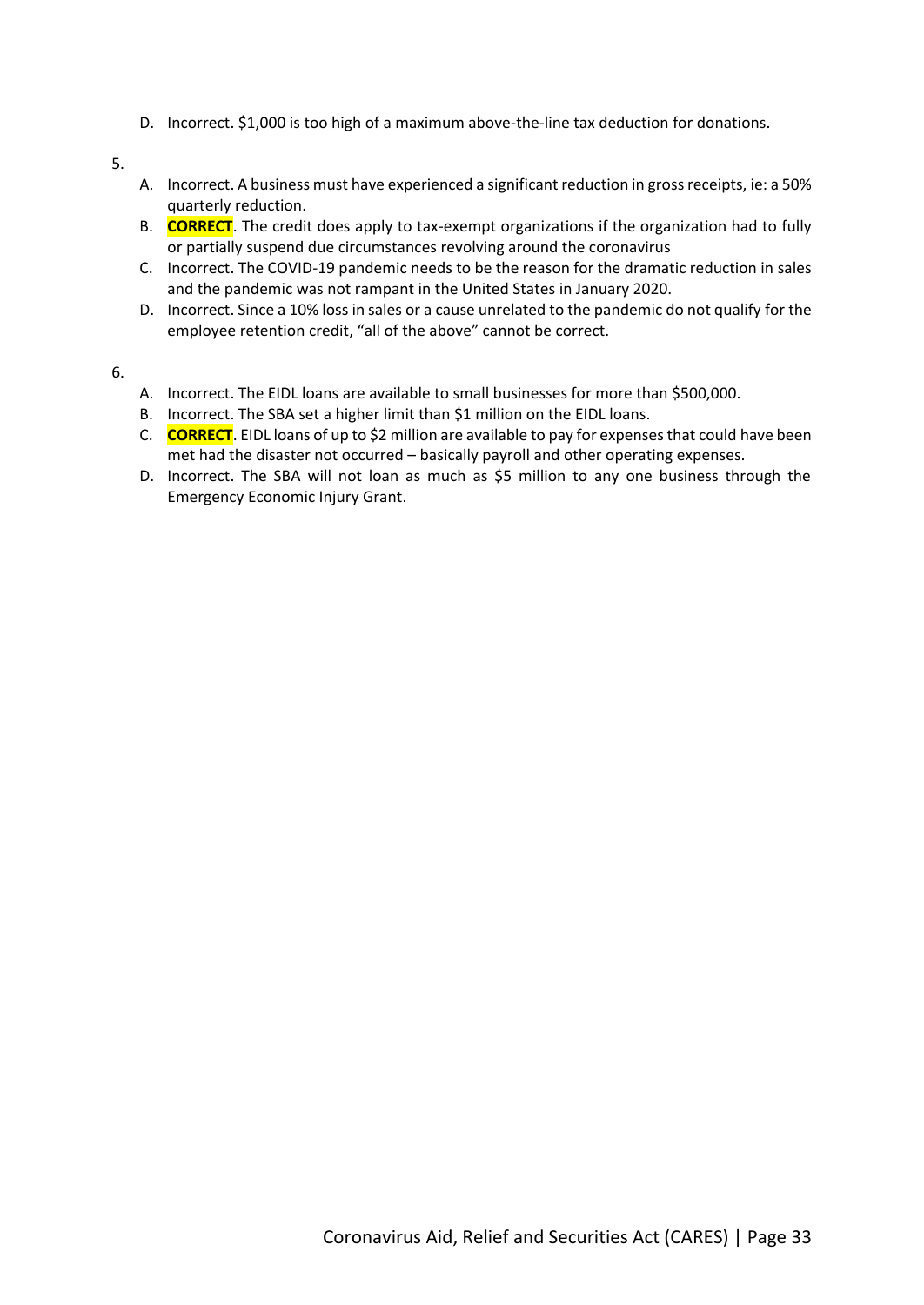# <span id="page-33-0"></span>GLOSSARY

**Coronavirus**: a group of viruses that cause a variety of diseases in humans and other animals

**COVID-19:** the official name given to the specific coronavirus disease that was first identified in Wuhan, China in 2019 and is causing the current global pandemic

**Economic Injury Disaster Loan (EIDL):** a working capital loan to help qualifying small businesses meet their ordinary and necessary financial obligations that cannot be met as a direct result of the disaster. These loans are intended to assist through the disaster recovery period.

**Expanded family and medical leave**: refers to employee paid leave as it is described under the Emergency Family and Medical Leave Expansion Act

**Microloan**: a small sum of money lent at low interest to a new business

**Paid Sick Leave:** refers to employee paid leave as it is described under the Emergency Paid Sick Leave Act

**Paycheck Protection Program (PPP):** an emergency lending facility, administered by the SBA, to provide small business loans on favorable terms to borrowers impacted by the state of economic uncertainty due to the coronavirus.

**SCORE**: a resource partner of the SBA that assists entrepreneurs through workshops and mentoring

**Small Business Development Centers (SBDC):** a national network of about 1,000 counseling and training centers located at leading universities, colleges, state economic development agencies, and private partners

**Women's Business Centers (WBD):** a national network of more than 100 centers offering counseling, training, networking, and mentoring to women and underserved and low income entrepreneurs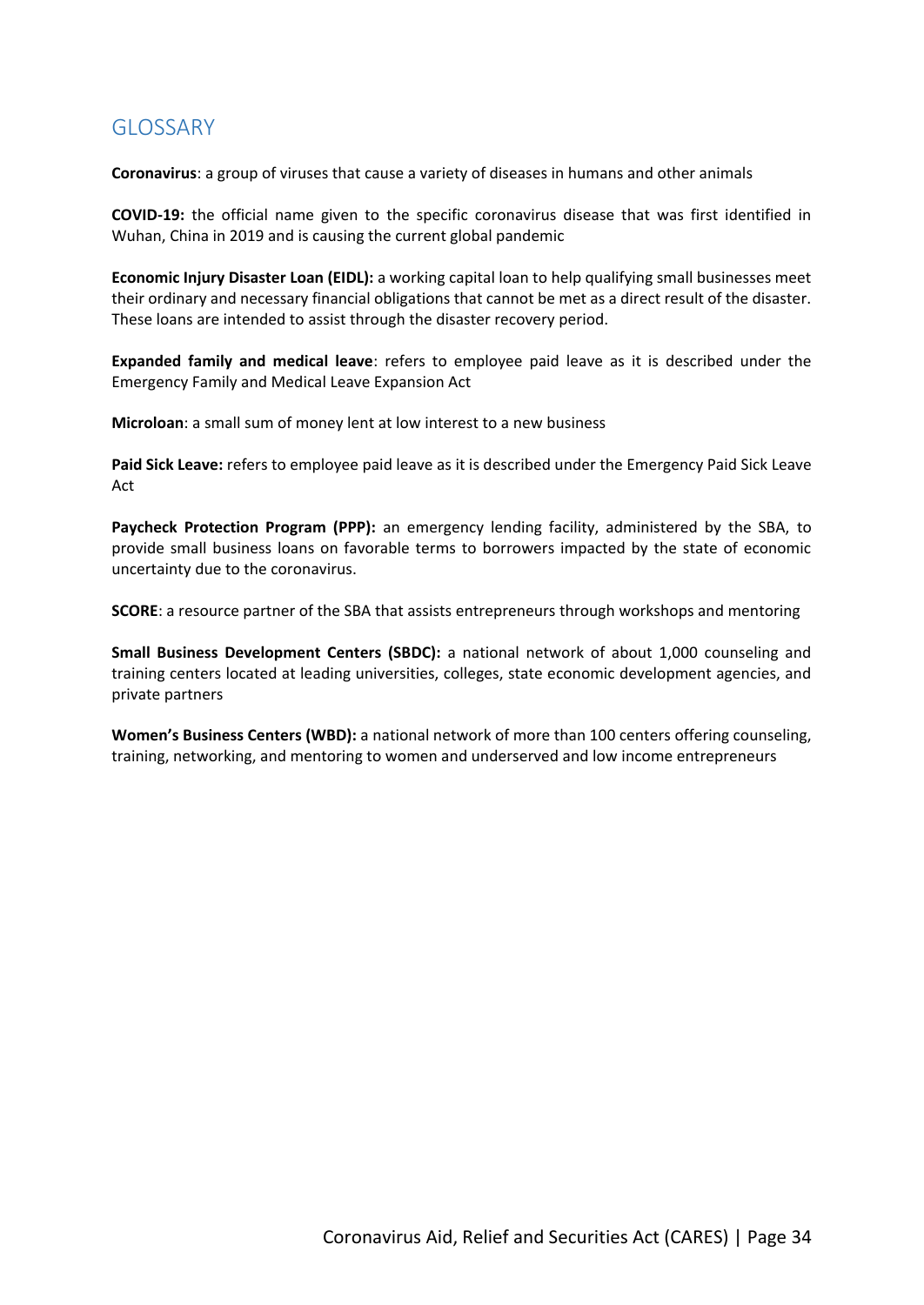# <span id="page-34-0"></span>FINAL EXAM

#### **Coronavirus Aid, Relief and Securities Act (CARES)**

The following exam is attached only for your convenience. To access the official exam for this selfstudy course, please log into your account online and take the Final Exam from the course details page. A passing score of 70 percent or better will receive course credit and a Certificate of Completion.

#### **1. How much of the funding from the CARES Act has been allocated to the Paycheck Protection Loan Program:**

- A. \$100 billion
- B. \$349 billion
- C. \$634 billion
- D. \$850 billion

#### **2. On which date does the expanded unemployment benefits package take effect:**

- A. January 27, 2020
- B. March 10, 2020
- C. March 18, 2020
- D. April 1, 2020

#### **3. In order for an employer to receive the employee retention credit described in the CARES Act, which of the following needs to be true:**

- A. the business needed to be operating during the 2020 calendar year
- B. the business operation needed to be fully or partially suspended as a result of a government order related to the COVID-19 pandemic
- C. the business must have experienced at least a 50% reduction in gross receipts
- D. both A and B above

#### **4. Which of the following is included in the CARES Act to assist in the effort to curb the spread of COVID-19:**

- A. requires health plans to provide for rapid coverage of qualifying coronavirus preventative services and vaccines
- B. provides for supplemental awards to health care centers for prevention, diagnosis and treatment of the disease
- C. limits liability for volunteer health care professionals for harm caused to patients relating to the diagnosis, prevention or treatment of COVID-19
- D. all of the above

**5. The Coronavirus Stabilization Act of 2020 provides \$500 billion worth of loans and loan guarantees to eligible businesses, states, and municipalities. How much of this funding is earmarked for the passenger airline industry:**

- A. \$10 billion
- B. \$25 billion
- C. \$50 billion
- D. \$100 billion

**6. The CARES Act allows the Treasury to loosen a variety of regulations imposed through the Dodd-Frank Act to make loans and loan guarantees to companies as long as they do not use the funds received to do which of the following:**